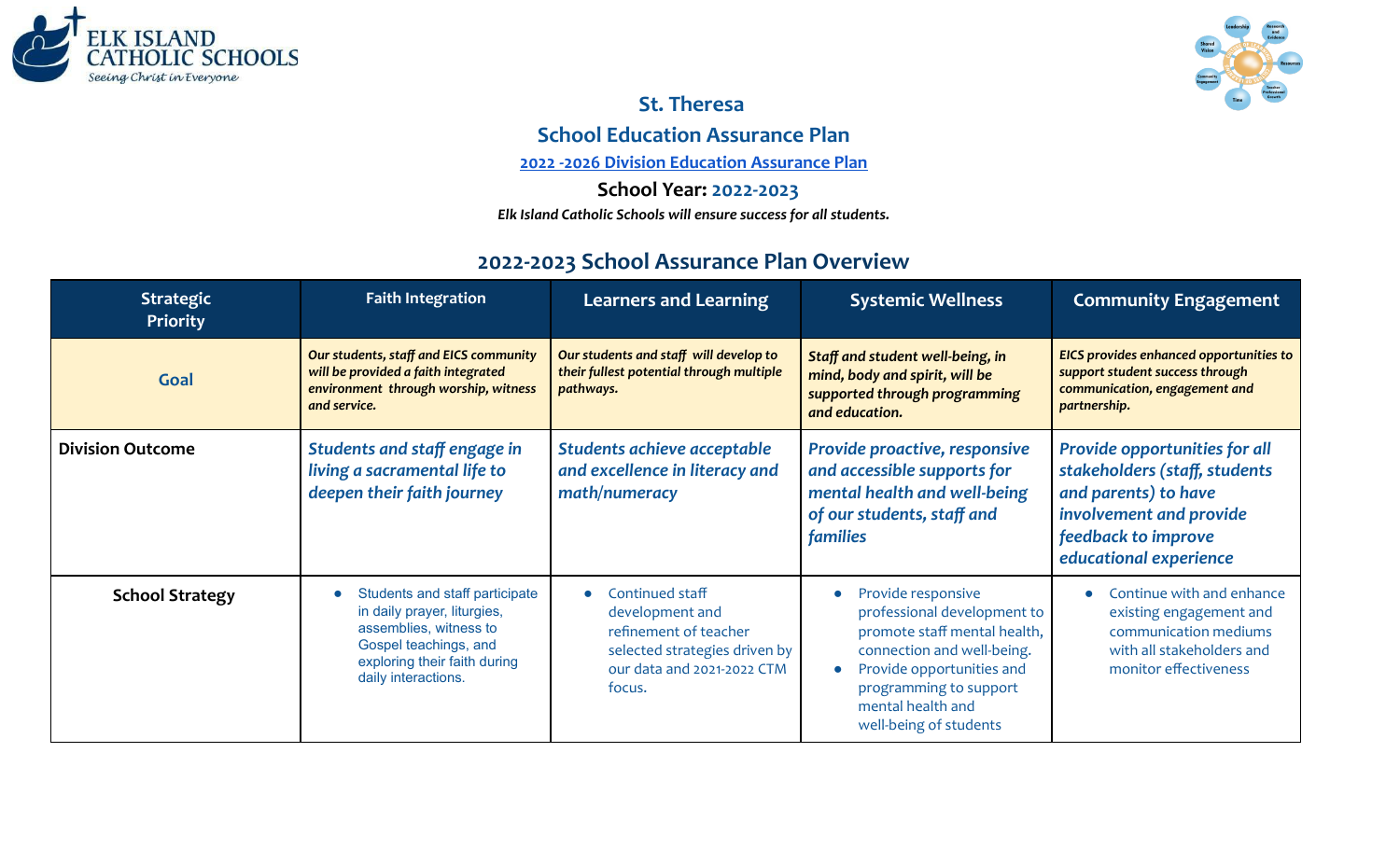| <b>Division Outcome</b> | Students are provided relevant<br>religious education and faith<br>integration in all curricula                | <b>Implement Curriculum through</b><br>data-informed, responsive<br>instruction and quality<br>assessment.                                    |  |
|-------------------------|----------------------------------------------------------------------------------------------------------------|-----------------------------------------------------------------------------------------------------------------------------------------------|--|
| <b>School Strategy</b>  | Promote the Growing in<br>Faith Growing in Christ<br>curriculum and connections<br>to home, school and parish. | <b>Provide Professional</b><br>Learning opportunities in<br>the application of<br>competencies to support all<br>courses at all grade levels. |  |

## **2021-2022 School Assurance Plan Analysis**

| <b>Goal: Faith Formation</b>                                                                                                                                            |                                                                                                                                                                                                                                                                                                                                                                                                                                                                                                                                                                                                                                          |  |
|-------------------------------------------------------------------------------------------------------------------------------------------------------------------------|------------------------------------------------------------------------------------------------------------------------------------------------------------------------------------------------------------------------------------------------------------------------------------------------------------------------------------------------------------------------------------------------------------------------------------------------------------------------------------------------------------------------------------------------------------------------------------------------------------------------------------------|--|
| <b>Division Objective:</b><br>Provide students, staff and community with a<br>faith permeated environment and enhance<br>the Faith Formation of all staff and students. | Division Strategy(ies):<br>Engage students in relevant Religious education and curriculum faith integration which promotes hope and engagement in students<br>Develop a deeper understanding of the connection between our spiritual life and our wellness<br><b>School Activities:</b>                                                                                                                                                                                                                                                                                                                                                  |  |
|                                                                                                                                                                         | Engaged students in relevant Religious education and cross-curricular faith integration<br>Admin. attended some chaplin meetings and met with chaplain often to provide support<br>Staff participated in Religious Consultant led presentation on "Catholic Mindfulness" and integrating faith throughout your day.<br>Continued to work closely with OLPH and St. Sophia parishes<br>Entire school community participated in Ukrainian Catholic celebrations/ceremonies<br>Created a deeper awareness of our Patron Saint through daily prayer and whole school activities<br>Classes led virtual faith-infused assemblies/celebrations |  |

School Education Assurance Plan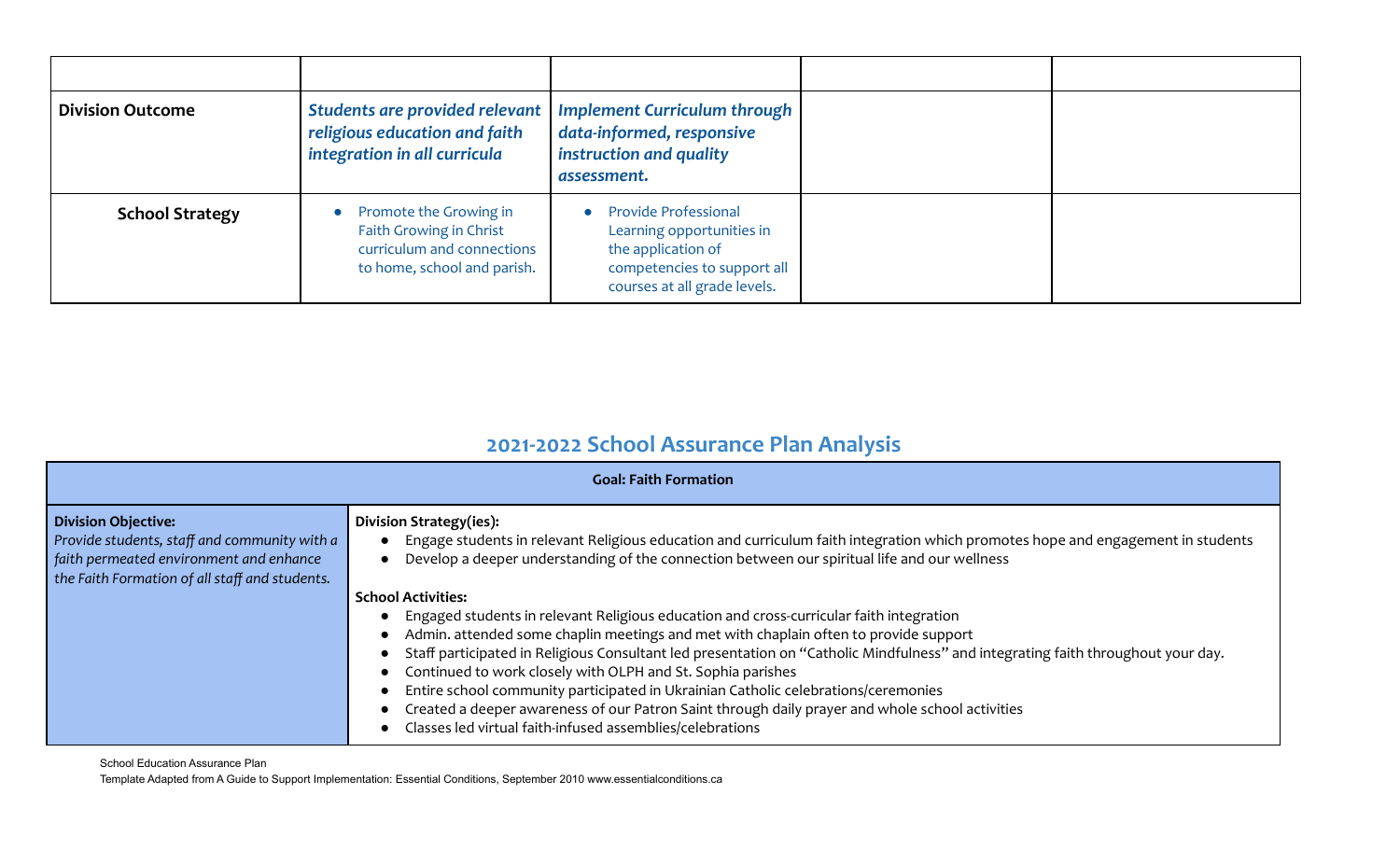| • Weekly student led masses in our chapel<br><b>Targeted Success Measures:</b><br>Elk Island Catholic Schools measures:<br><b>Catholic School Review</b><br>$\circ$<br><b>Student Faith Formation</b><br>$\circ$<br><b>Staff Faith Formation</b><br>$\circ$<br>School Faith Environment<br>$\circ$<br>Alberta Education measures:<br>Students Model Active Citizenship<br>$\circ$                                                                  |                                                                                                                                                                                                                                                                                                                                                                                                                                                                                                                                                                                                                                                                                                                                                                                                                                                                                                           |  |
|----------------------------------------------------------------------------------------------------------------------------------------------------------------------------------------------------------------------------------------------------------------------------------------------------------------------------------------------------------------------------------------------------------------------------------------------------|-----------------------------------------------------------------------------------------------------------------------------------------------------------------------------------------------------------------------------------------------------------------------------------------------------------------------------------------------------------------------------------------------------------------------------------------------------------------------------------------------------------------------------------------------------------------------------------------------------------------------------------------------------------------------------------------------------------------------------------------------------------------------------------------------------------------------------------------------------------------------------------------------------------|--|
|                                                                                                                                                                                                                                                                                                                                                                                                                                                    | Reflection on the 2021-2022 School Year Results                                                                                                                                                                                                                                                                                                                                                                                                                                                                                                                                                                                                                                                                                                                                                                                                                                                           |  |
| <b>DATA Analysis</b>                                                                                                                                                                                                                                                                                                                                                                                                                               |                                                                                                                                                                                                                                                                                                                                                                                                                                                                                                                                                                                                                                                                                                                                                                                                                                                                                                           |  |
| Quantitative                                                                                                                                                                                                                                                                                                                                                                                                                                       | Qualitative                                                                                                                                                                                                                                                                                                                                                                                                                                                                                                                                                                                                                                                                                                                                                                                                                                                                                               |  |
| Students model Active Citizenship increased by 7.4% over last year.<br>$\bullet$<br>Parents - increased by 8.9%<br>$\circ$<br>Students - increased by 11.0%<br>$\circ$<br>Staff - increased by 2.4%<br>$\circ$<br>Success with Staff Faith formation increased by 7.7% over last year.<br>$\bullet$<br>Parents - increased by 8.7%<br>$\circlearrowright$<br>Students - increased by 5.2%<br>$\bigcirc$<br>Staff - increased by 8.9%<br>$\bigcirc$ | Active Citizenship<br>Fundraising for Ukraine (\$6300)<br><b>Food Drive</b><br>$\bigcirc$<br>Coat Drive<br>$\bigcirc$<br>Shoe Drive<br>$\bigcirc$<br>Called to More Carnival (Lurana Shelter fundraiser)<br>$\circ$<br><b>Linking Generations</b><br>$\circ$<br>Ukrainian Heritage Day Bilingual Celebration<br>$\circ$<br>Walk-throughs/talk-throughs revealed some teachers following through with SADP goals to<br>integrate faith into subject areas other than Religion<br>Remembrance Day ceremony (First Facebook Live event - bringing this faith-infused event to<br>all members of our school community including parents)<br>Holodomor ceremony (Facebook Live event)<br>Ukrainian students and staff all attended St. Sophia for a Byzantine Icon Workshop<br>School Celebration for the Feast of Jordan (Theophany, Facebook Live event)<br>EICS survey - student, staff and parent comments |  |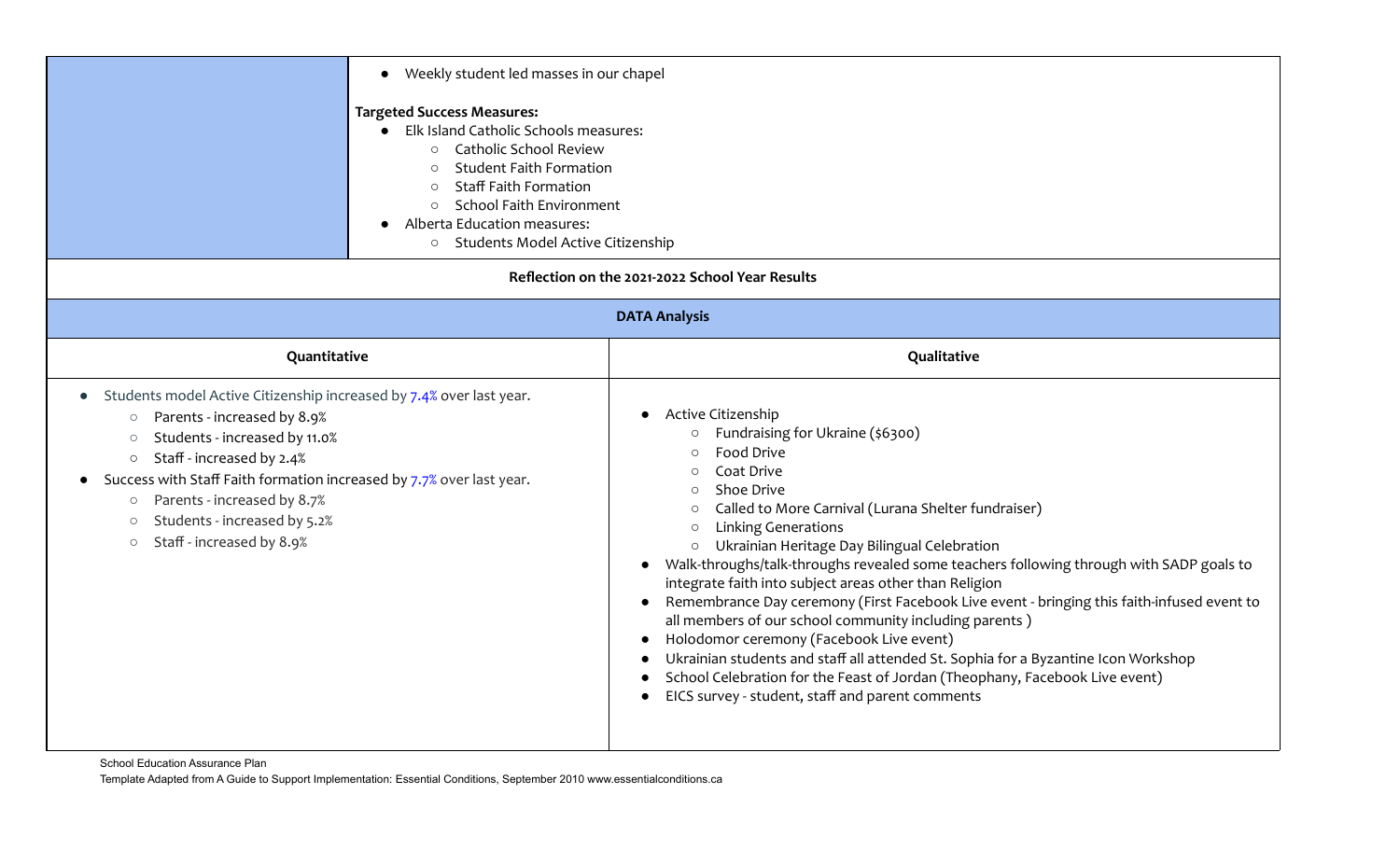#### **Evidence of Success:**

- Measures:
	- School Faith Environment 98%
	- Student Faith Formation 96%
	- Staff Faith Formation 95%
- Active Citizenship 89%
- Priest visits
- Virtual Whole School Masses, with some classes in attendance at OLPH
- Linking Generations continued with lots of interest
- Many initiatives were supported (including Relief for Refugees of Ukraine raising \$6300)

#### **Opportunities for Improvement:**

- Building in regular staff prayer to build on connection as recommended after our Catholic School Review
- Many staff requested being able to teach their own religion with their homeroom
- Continued support and PD with Growing in Faith, Growing in Christ which was shared from staff

|                                                                                                                                                                                                                                                                                                      | <b>Goal: Quality Teaching and Learning</b>                                                                                                                                                                                                                                                                                                                                                                                                                                                                                                                        |
|------------------------------------------------------------------------------------------------------------------------------------------------------------------------------------------------------------------------------------------------------------------------------------------------------|-------------------------------------------------------------------------------------------------------------------------------------------------------------------------------------------------------------------------------------------------------------------------------------------------------------------------------------------------------------------------------------------------------------------------------------------------------------------------------------------------------------------------------------------------------------------|
| <b>Division Objective:</b><br>Student success depends on quality<br>instruction in an environment that respects<br>learners' independent spirit. Quality teaching<br>and learning promotes the development of<br>innovation and creativity while attending to<br>meaningful assessment and reporting | Division Strategy(ies):<br>Support staff collaboration to engage and improve in numeracy and math teaching practices across curricula and for all students, K-12<br>(CTQS, CLQS)<br>Middle Rich Math Strategies<br>$\circ$<br>Support staff collaboration to engage and improve in literacy teaching practices across curricula and for all students, K-12 (CTQS, CLQS)<br>Middle School Interventions<br>$\cap$                                                                                                                                                  |
| practices.                                                                                                                                                                                                                                                                                           | <b>School Activities:</b><br>Introduced staff to the staff focused "Smore" - which features examples of great pedagogy observed in our school and a list of<br>upcoming Professional Development opportunies<br>Staff engaged in collaboration for CRM meetings<br>With key input from consultants and key staff members, CRC and Admin, developed a literacy and numeracy framework for the school<br>Built learning groups that work with Division consultants to build on numeracy and literacy strategies<br>Used data driven results to determine next steps |

School Education Assurance Plan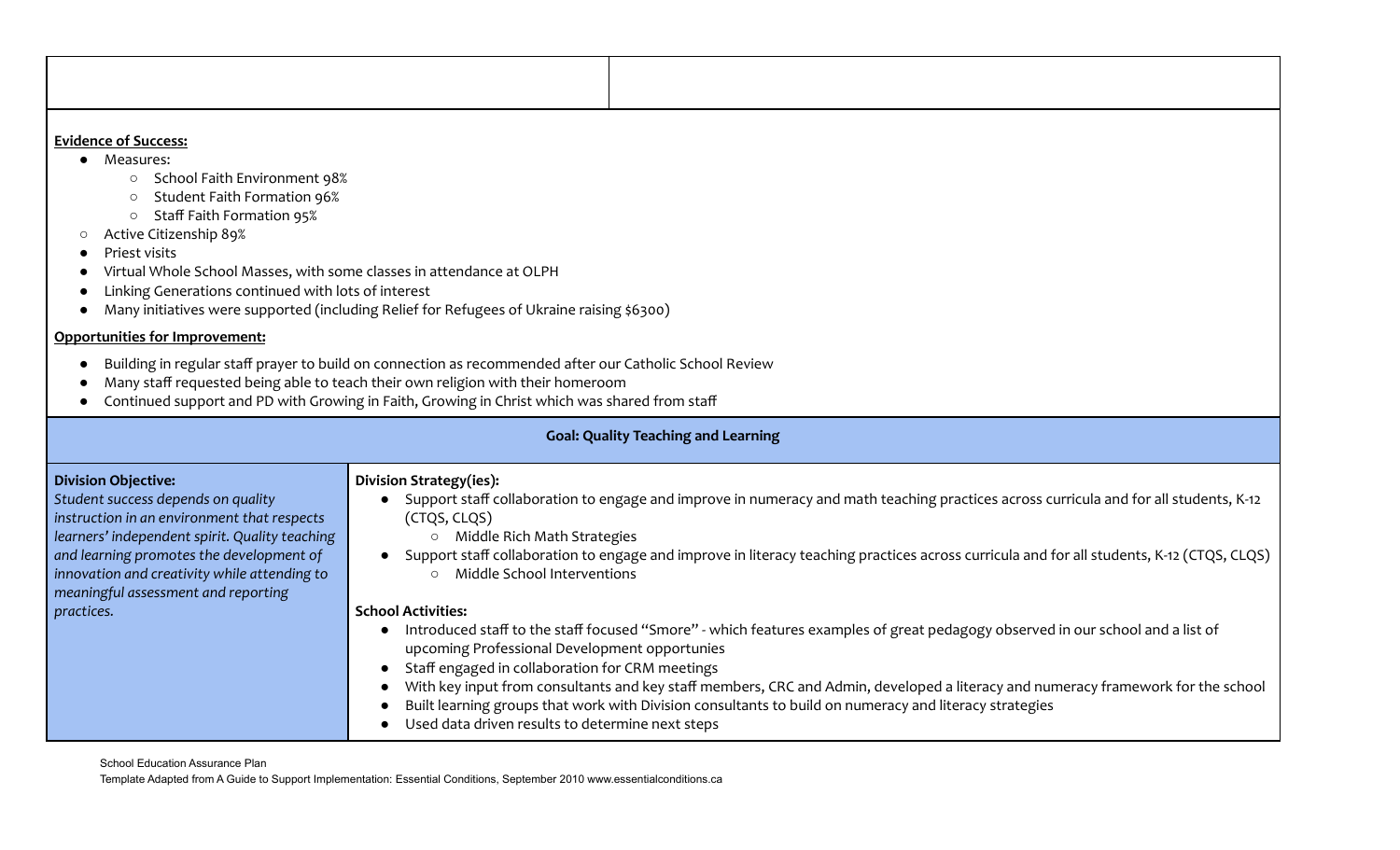|                                                                                                                                                                                                                                                                                                                                                                                                                                                                                                                                                                                                                | $\bullet$<br>Integration of Pathways students into regular classrooms<br><b>Targeted Success Measures:</b><br>Elk Island Catholic Schools measures:<br><b>BAS Assessment</b><br>$\circ$<br><b>STAR Reading Assessment</b><br>$\circ$<br>EICS Math Assessment (MIPI)<br>$\circlearrowright$<br>Alberta Education measures:<br><b>Student Learning Engagement</b><br>$\circ$<br><b>Education Quality</b><br>$\circ$<br>Access to Supports and Services<br>$\circlearrowright$ | Implementation of Pathways to provide targeted support and instruction for complex needs students                                                                                                                                                                                                                                                                                                                                                                                                                                                                                                                                                                                                                                                                                                                                                                                                                                                                                                                                                                                                                                                                                                                                                                                                                                                                        |  |
|----------------------------------------------------------------------------------------------------------------------------------------------------------------------------------------------------------------------------------------------------------------------------------------------------------------------------------------------------------------------------------------------------------------------------------------------------------------------------------------------------------------------------------------------------------------------------------------------------------------|-----------------------------------------------------------------------------------------------------------------------------------------------------------------------------------------------------------------------------------------------------------------------------------------------------------------------------------------------------------------------------------------------------------------------------------------------------------------------------|--------------------------------------------------------------------------------------------------------------------------------------------------------------------------------------------------------------------------------------------------------------------------------------------------------------------------------------------------------------------------------------------------------------------------------------------------------------------------------------------------------------------------------------------------------------------------------------------------------------------------------------------------------------------------------------------------------------------------------------------------------------------------------------------------------------------------------------------------------------------------------------------------------------------------------------------------------------------------------------------------------------------------------------------------------------------------------------------------------------------------------------------------------------------------------------------------------------------------------------------------------------------------------------------------------------------------------------------------------------------------|--|
|                                                                                                                                                                                                                                                                                                                                                                                                                                                                                                                                                                                                                | Reflection on the 2021-2022 School Year Results                                                                                                                                                                                                                                                                                                                                                                                                                             |                                                                                                                                                                                                                                                                                                                                                                                                                                                                                                                                                                                                                                                                                                                                                                                                                                                                                                                                                                                                                                                                                                                                                                                                                                                                                                                                                                          |  |
| <b>DATA Analysis</b>                                                                                                                                                                                                                                                                                                                                                                                                                                                                                                                                                                                           |                                                                                                                                                                                                                                                                                                                                                                                                                                                                             |                                                                                                                                                                                                                                                                                                                                                                                                                                                                                                                                                                                                                                                                                                                                                                                                                                                                                                                                                                                                                                                                                                                                                                                                                                                                                                                                                                          |  |
| Quantitative                                                                                                                                                                                                                                                                                                                                                                                                                                                                                                                                                                                                   |                                                                                                                                                                                                                                                                                                                                                                                                                                                                             | Qualitative                                                                                                                                                                                                                                                                                                                                                                                                                                                                                                                                                                                                                                                                                                                                                                                                                                                                                                                                                                                                                                                                                                                                                                                                                                                                                                                                                              |  |
| Satisfaction with Broad Program of Studies increased by 6.3% over last<br>$\bullet$<br>year.<br>Parents - increased by 13.8%<br>$\bigcirc$<br>Students - increased by 6.9%<br>$\bigcirc$<br>Staff - decreased by -1.8%<br>$\bigcirc$<br>Satisfaction of Staff with Professional Development and Collaboration<br>$\bullet$<br>increased by 6.5% over last year.<br>Student Engagement increased by 6.6% over last year.<br>$\bullet$<br>Parents - increased by 5.7%<br>$\circ$<br>Students - increased by 7.3%<br>$\circ$<br>Staff - increased by 6.8%<br>$\bigcirc$<br>TQS increased by 19.9% over last year. |                                                                                                                                                                                                                                                                                                                                                                                                                                                                             | Shift in school culture - An emerging willingness among teachers to use school data to select<br>focused, purposeful teaching strategies.<br>Shift in school culture - An emerging willingness among teachers to work with division<br>$\bullet$<br>consultants to improve teaching and learning in CTMs.<br>Shift in school culture - An emerging willingness among teachers to invite division consultants<br>into their classrooms to improve teaching and learning.<br>Shift in school culture - Teachers are becoming accustomed to and expressing an appreciation<br>for Walk-throughs/Talk-throughs.<br>Walk-throughs/talk-throughs revealed some teachers using their selected strategy in their<br>$\bullet$<br>classroom (selected during the data driven process)<br>Walk-throughs/talk-throughs revealed some teachers following through with SADP goals to<br>$\bullet$<br>integrate faith into subject areas other than Religion<br>The formation of a new "St. Theresa Assessment Committee" - Key individuals were selected<br>$\bullet$<br>to form this committee. These individuals have earned the respect of their colleagues due to<br>their in-depth knowledge of and passion for assessment.<br>Appointment of "Curriculum Leads"- These individuals have an in-depth knowledge of and<br>passion for the study of curriculum and great pedagogy. |  |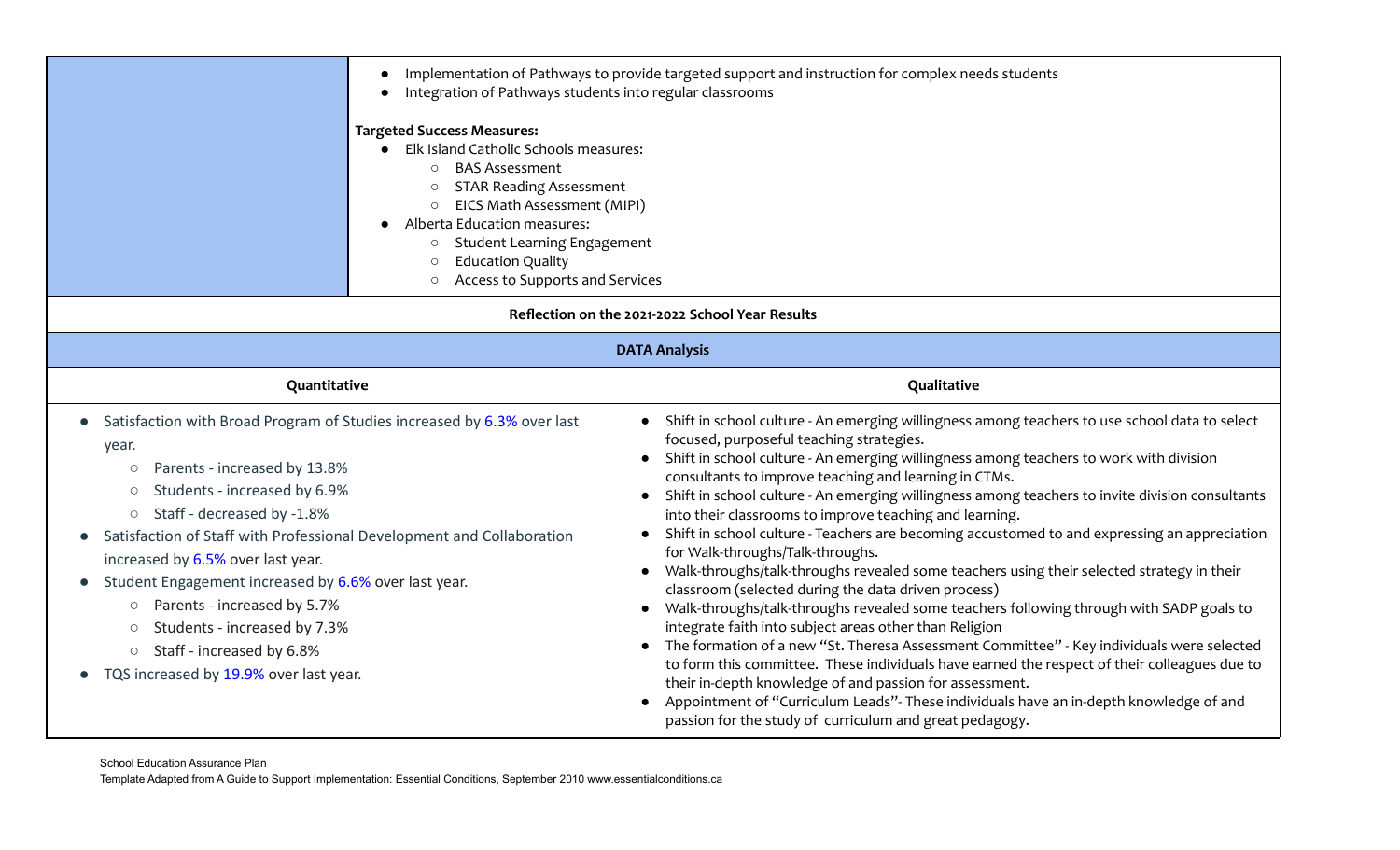|  | Formal (CTMs) and Informal Feedback from staff<br>Conversations that take place in School Council Meetings<br>Conversations that take place in Bilingual Ukrainian Catholic Parent Society (BUCPS) Meetings<br>EICS survey - student, staff and parent comments |
|--|-----------------------------------------------------------------------------------------------------------------------------------------------------------------------------------------------------------------------------------------------------------------|
|--|-----------------------------------------------------------------------------------------------------------------------------------------------------------------------------------------------------------------------------------------------------------------|

#### **Evidence of Success:**

- Measures:
	- Literacy 97%
	- Math and Numeracy 56% (increase over last year)
	- Student Engagement 88%
	- Technology Integration 95%
	- Diverse Programming 86%
	- Progress from Student Interventions 75%
	- Basic Education 93%
- Positive staff feedback on strategies and support provided through CRM meetings (Focus Numeracy and Literacy). Staff asked for an additional year with their teacher selected strategies in order to implement them in a more in depth manner.
- Staff feedback was positive towards CRM meetings and the chance to discuss students and concerns, as well as focus in on goals that they could directly apply in their classrooms.
- Admin. have observed more focussed, purposeful teaching in classrooms during walk-throughs and talk-thoughs.

#### **Opportunities for Improvement:**

- Overall percentage of staff satisfied with professional development opportunities rated at 73% (A drop from 84%)
- Overall percentage of staff and parents who view positively the progress from student interventions staff belief all students are supported rating dropped from 70% to 67%
- Promotion of the Performing Arts program in order for it to run next year
- Build capacity in staff to program for our Pathways and modified students
- Support staff in CRM meetings to talk about students other than those on ISPs and RSPs who are the other students who we need to flag and provide interventions for?
- Creating PD opportunities to focus in on good pedagogical teaching practices to support all learners in our classrooms

| <b>Goal: Goal: Wellness</b>                        |                                                                                    |  |
|----------------------------------------------------|------------------------------------------------------------------------------------|--|
| <b>Division Objective:</b>                         | Division Strategy(ies):                                                            |  |
| <b>Elk Island Catholic Schools is committed to</b> | Engage Wellness Teams in the Division and Schools to prioritize workplace wellness |  |

School Education Assurance Plan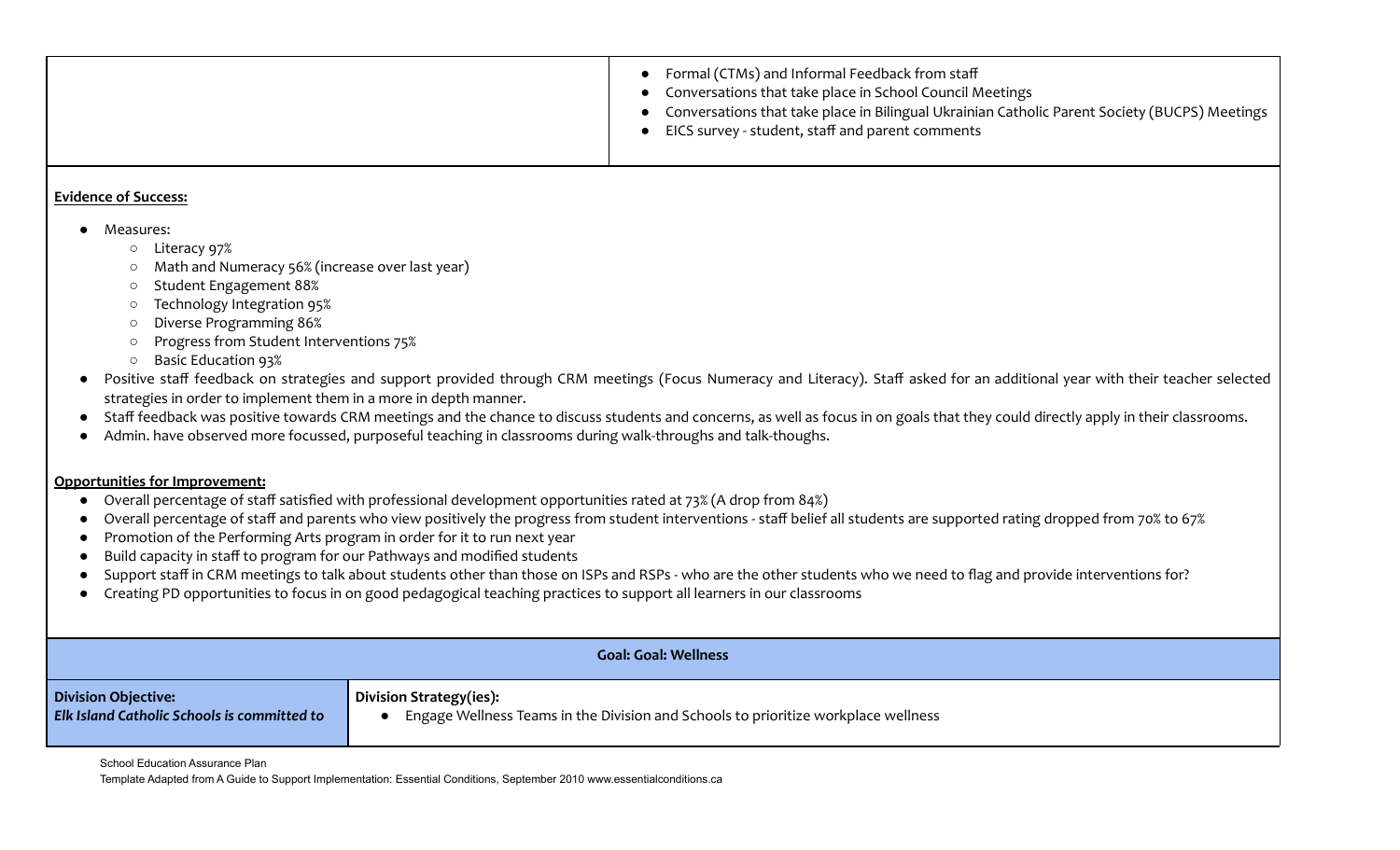| success and well-being for all students. The<br>Division recognizes that, as a system, school<br>community wellness must be present for all<br>stakeholders.                                                  | <b>School Activities:</b><br>Built relationships with students and staff through retreats and field trips<br>$\bullet$<br>Increased walkthroughs to enrich relationships<br>$\bullet$<br>Provided weekly/monthly calendar of events<br>$\bullet$<br>Introduced staff to the staff focused "Smore" - this communication tool is used to thank and acknowledge the efforts of staff<br>members each week. It is our weekly "Thank you Card" to staff.<br>Worked to reduce expectations and streamline activities to reduce initiative fatigue<br>$\bullet$<br>Introduction of George Miok Scholarship<br><b>Targeted Success Measures:</b><br>Elk Island Catholic Schools measures:<br><b>EICS Education Assurance Survey</b><br>$\circ$<br>Employee Engagement<br>$\circ$<br>Staff Health and Wellness measured through absenteeism<br>$\circ$<br>Students Health and Wellness measured through absenteeism<br>$\circ$<br>Alberta Education measures:<br>Welcoming, Caring, Respectful and Safe Learning Environments<br>$\circ$<br>Access to Supports and Services<br>$\circ$ |                                                                                                                                                                                                                                                                                                               |  |
|---------------------------------------------------------------------------------------------------------------------------------------------------------------------------------------------------------------|-------------------------------------------------------------------------------------------------------------------------------------------------------------------------------------------------------------------------------------------------------------------------------------------------------------------------------------------------------------------------------------------------------------------------------------------------------------------------------------------------------------------------------------------------------------------------------------------------------------------------------------------------------------------------------------------------------------------------------------------------------------------------------------------------------------------------------------------------------------------------------------------------------------------------------------------------------------------------------------------------------------------------------------------------------------------------------|---------------------------------------------------------------------------------------------------------------------------------------------------------------------------------------------------------------------------------------------------------------------------------------------------------------|--|
|                                                                                                                                                                                                               | Reflection on the 2021-2022 School Year Results                                                                                                                                                                                                                                                                                                                                                                                                                                                                                                                                                                                                                                                                                                                                                                                                                                                                                                                                                                                                                               |                                                                                                                                                                                                                                                                                                               |  |
|                                                                                                                                                                                                               | <b>DATA Analysis</b>                                                                                                                                                                                                                                                                                                                                                                                                                                                                                                                                                                                                                                                                                                                                                                                                                                                                                                                                                                                                                                                          |                                                                                                                                                                                                                                                                                                               |  |
| Quantitative                                                                                                                                                                                                  |                                                                                                                                                                                                                                                                                                                                                                                                                                                                                                                                                                                                                                                                                                                                                                                                                                                                                                                                                                                                                                                                               | Qualitative                                                                                                                                                                                                                                                                                                   |  |
| Student Health and Wellness increased by 14.9% over last year.<br>$\bullet$<br>Parents - increased by 22.3%<br>$\bigcirc$<br>Students - increased by 7.7%<br>$\circ$<br>Staff - increased by 14.5%<br>$\circ$ |                                                                                                                                                                                                                                                                                                                                                                                                                                                                                                                                                                                                                                                                                                                                                                                                                                                                                                                                                                                                                                                                               | Shift in School Culture - The collaborative building of our new school "Vision and Mission"<br>$\bullet$<br>statement has sparked a new willingness for staff members to:<br>Reconnect with each other.<br>$\circ$<br>Support each other.<br>$\circ$<br>Heal broken relationships.<br>Extend an olive branch. |  |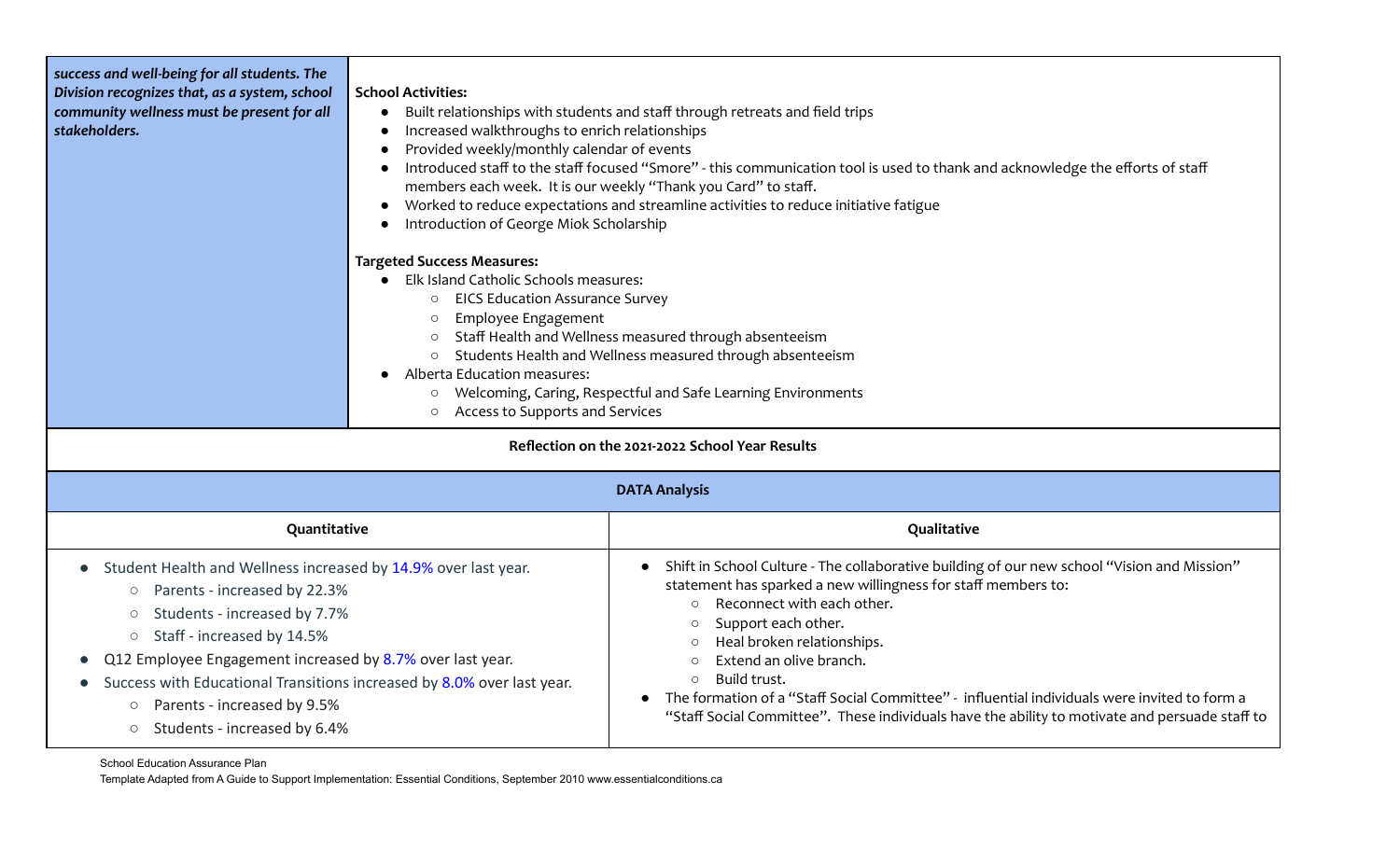|  | participate in school social activities.<br>Members of CLS were invited to offer coffee to our staff - creating an opportunity to build<br>rapport with our staff.<br>Appointed a new school "Health Champion" - This individual is passionate about the role and<br>is very visible in her efforts to promote healthy practises in our school - She is having a positive<br>impact of school wellness.<br>"Kudos & Bouquets" - standing item on the staff meeting agenda - provided a formalized time<br>for staff to recognize and acknowledge their efforts of their colleagues<br>EICS survey - student, staff and parent comments<br>Formal (CTMs) and Informal Feedback from staff<br>Conversations that take place in School Council Meetings<br>Conversations that take place in Bilingual Ukrainian Catholic Parent Society (BUCPS) Meeting<br>Walk-throughs/Talk-throughs<br>Decrease in frequency of student and staff dysregulation<br>Review of PowerSchool Log Entries<br>Staff and Student absenteeism |
|--|-----------------------------------------------------------------------------------------------------------------------------------------------------------------------------------------------------------------------------------------------------------------------------------------------------------------------------------------------------------------------------------------------------------------------------------------------------------------------------------------------------------------------------------------------------------------------------------------------------------------------------------------------------------------------------------------------------------------------------------------------------------------------------------------------------------------------------------------------------------------------------------------------------------------------------------------------------------------------------------------------------------------------|
|--|-----------------------------------------------------------------------------------------------------------------------------------------------------------------------------------------------------------------------------------------------------------------------------------------------------------------------------------------------------------------------------------------------------------------------------------------------------------------------------------------------------------------------------------------------------------------------------------------------------------------------------------------------------------------------------------------------------------------------------------------------------------------------------------------------------------------------------------------------------------------------------------------------------------------------------------------------------------------------------------------------------------------------|

#### **Evidence of Success:**

- Measures:
	- Employee Engagement 85%
	- Educational Transitions 89%
	- Safe and Caring Schools 92%
	- Student Health and Wellness 89%
	- Staff Health and Wellness 87%
- Maintain a timetable that supports homeroom time built in for connection and relationship
- Continue to support the School Health Champion to initiate programs in the school
- Continue to support the FWW and MHCB in presenting Mental Health and Wellness programming and lunch clubs to the students
- Spirit Activities
- Staff building in opportunities for movement breaks for students

#### **Opportunities for Improvement:**

Although there were no overall decreases, some areas to focus on would be:

● Staff wellness rated at 87% with teacher feedback - focus on staff wellness next year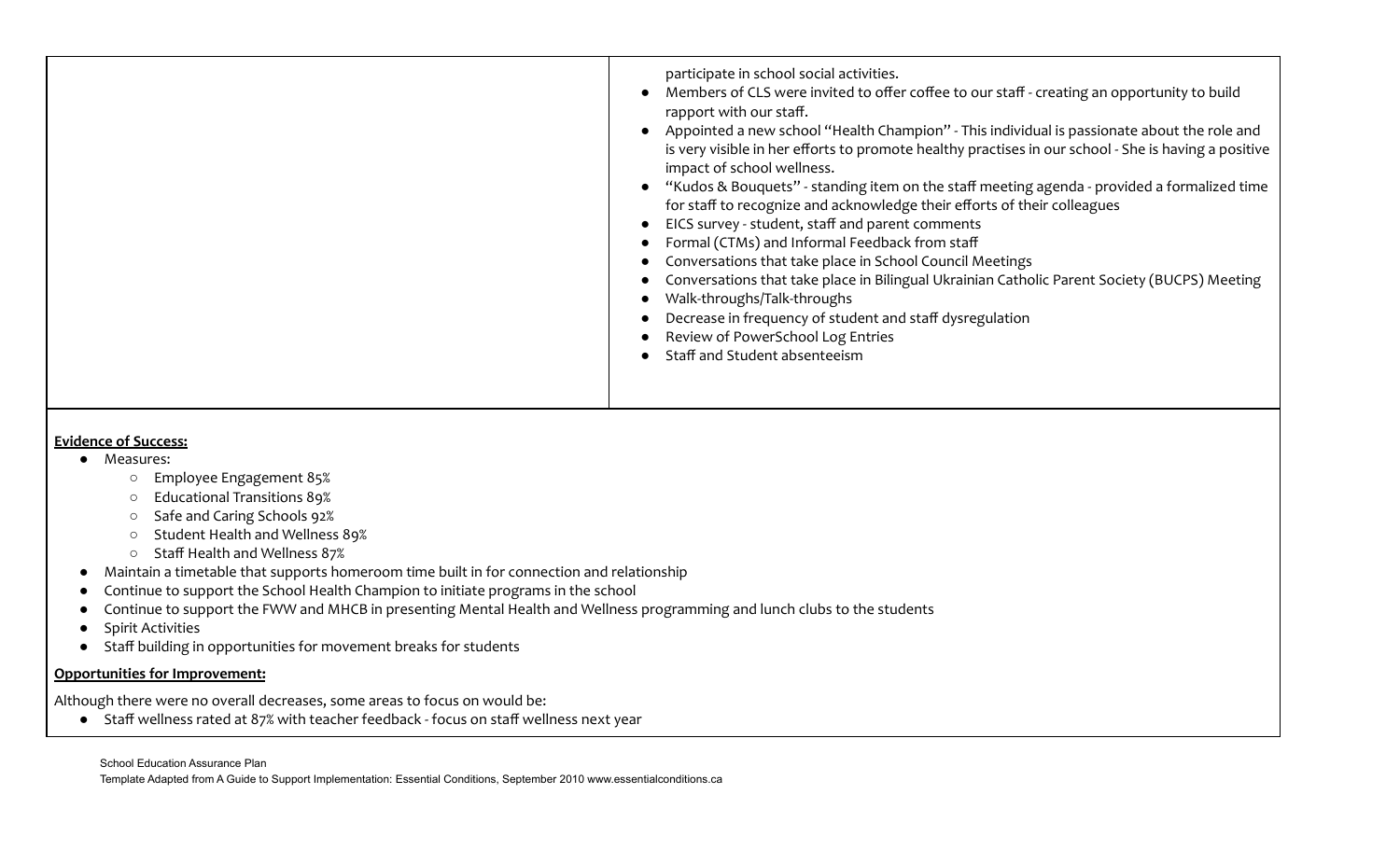| Student mental health rated at 78%<br>Focus on building connection opportunities for staff (in and outside of school). |                                                                                                                                                                                  |  |  |
|------------------------------------------------------------------------------------------------------------------------|----------------------------------------------------------------------------------------------------------------------------------------------------------------------------------|--|--|
| Support for families transitioning from Grade 6 to 7 with changes in reporting and Gradebook                           |                                                                                                                                                                                  |  |  |
|                                                                                                                        |                                                                                                                                                                                  |  |  |
|                                                                                                                        | <b>Goal: Engagement and Improvement</b>                                                                                                                                          |  |  |
|                                                                                                                        |                                                                                                                                                                                  |  |  |
| <b>Division Objective:</b>                                                                                             | Division Strategy(ies):                                                                                                                                                          |  |  |
| Elk Island Catholic Schools is committed to<br>ongoing communication and engagement                                    | Enable ongoing communication through various mediums between the division, classroom and home.                                                                                   |  |  |
| with educational partners to improve                                                                                   | <b>School Activities:</b>                                                                                                                                                        |  |  |
| decision-making and assurance.                                                                                         | As a staff we revisited the vision and mission of the school to bring the community together<br>$\bullet$                                                                        |  |  |
|                                                                                                                        | Selected teachers with a very positive social media footprint to increase the size of the "Social Media" team. Initially, the team                                               |  |  |
|                                                                                                                        | consistent of just one person. Adding more teachers to the team ensures we can capture more of what is happening in this very busy<br>school                                     |  |  |
|                                                                                                                        | Changed home/school weekly communication to include visuals/movies that show activities/celebrations in our school - The Smore<br>$\bullet$                                      |  |  |
|                                                                                                                        | Introduced staff to the staff focused "Smore" - contains list of upcoming events helping teachers feel prepared for the week                                                     |  |  |
|                                                                                                                        | Ensured ongoing and open conversations with staff<br>Worked with FWW, CRC, to build parent engagement activities. (Eg. Parenting in Social Media Age, etc). - Pandemic dependent |  |  |
| Continued relationship with Linking Generations                                                                        |                                                                                                                                                                                  |  |  |
| Worked with Strathcona County Mental Health Capacity Building Project                                                  |                                                                                                                                                                                  |  |  |
|                                                                                                                        | Promoted activities that support Ukrainian Bllingual Program by working with BUCPS                                                                                               |  |  |
|                                                                                                                        | <b>Targeted Success Measures:</b>                                                                                                                                                |  |  |
|                                                                                                                        | Elk Island Catholic Schools measures:                                                                                                                                            |  |  |
|                                                                                                                        | ○ EICS Education Assurance Survey<br>Alberta Education measures:                                                                                                                 |  |  |
|                                                                                                                        | Satisfaction with Parental Involvement in Decision about their child's education<br>$\circ$                                                                                      |  |  |
| Reflection on the 2021-2022 School Year Results                                                                        |                                                                                                                                                                                  |  |  |
| <b>DATA Analysis</b>                                                                                                   |                                                                                                                                                                                  |  |  |

● Employee Engagement overall rated at 85% - our lowest score in the wellness category.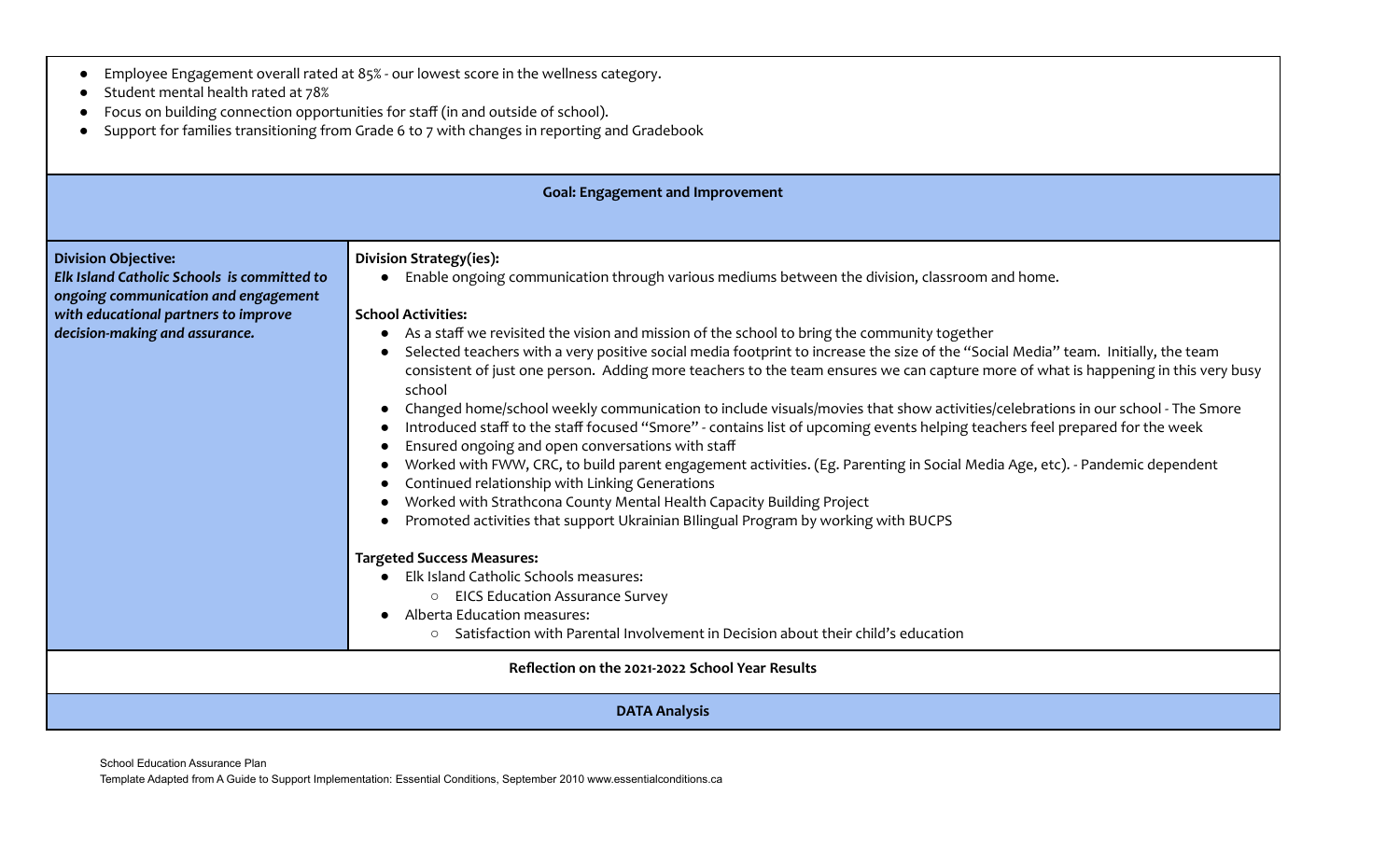| Quantitative                                                                                                                                                                                                                                                                                                                                                                                                                                                                                                                                                                                                                                                                                                                                                                         | Qualitative                                                                                                                                                                                                                                                                                                                                                                                                                                                                                                                                                                                                                                                                                                                                          |
|--------------------------------------------------------------------------------------------------------------------------------------------------------------------------------------------------------------------------------------------------------------------------------------------------------------------------------------------------------------------------------------------------------------------------------------------------------------------------------------------------------------------------------------------------------------------------------------------------------------------------------------------------------------------------------------------------------------------------------------------------------------------------------------|------------------------------------------------------------------------------------------------------------------------------------------------------------------------------------------------------------------------------------------------------------------------------------------------------------------------------------------------------------------------------------------------------------------------------------------------------------------------------------------------------------------------------------------------------------------------------------------------------------------------------------------------------------------------------------------------------------------------------------------------------|
| Satisfaction with School Improvement increased by 24.8% over last year.<br>Parents - increased by 27.8%<br>$\circ$<br>Students - increased by 8.6%<br>$\bigcirc$<br>Staff - increased by 38.0%<br>$\overline{O}$<br>Success of Community Engagement in Divisional Decisions increased by<br>19.7% over last year.<br>○ Parents - increased by 19.7%<br>Satisfaction with Parental Involvement increased by 16.5% over last year.<br>Parents - increased by 27.4%<br>$\circ$<br>Staff - increased by 5.6%<br>$\circ$<br>Success with School and Parish Partnership increased by 12.2% over last<br>year.<br>Parents - increased by 10.4%<br>$\circlearrowright$<br>Students - increased by 15.1%<br>$\circ$<br>Staff - increased by 11.3%<br>$\circ$<br>Staff and Student absenteeism | Introduced school community to "The Smore". Our staff and parents report liking this form of<br>communication. It is proving to be an effective way to communicate how our school is<br>achieving our Assurance Plan goals.<br>Our teachers have expressed an appreciation for the multiple opportunities (CTMs, staff<br>meetings, formal/informal conversations, open door policy) we have provided to give<br>feedback. Our teachers feel like they have a voice.<br>EICS survey - student, staff and parent comments<br>$\bullet$<br>Formal (CTMs) and Informal Feedback from staff<br>Conversations that take place in School Council Meetings<br>Conversations that take place in Bilingual Ukrainian Catholic Parent Society (BUCPS) Meetings |
| <b>Evidence of Success:</b><br>Measures:<br>Parent Involvement 88%<br>$\circ$<br>School Improvement 80%<br>$\circ$<br>Community Engagement 80%<br>$\circ$<br>School and Parish Partnership 95%<br>$\circ$<br>Staff specific weekly Smore<br>Weekly Smore for parents with important upcoming events and highlighting events that happened that week<br>Continue supporting engagement with Parish and community events<br>Increased engagement with Social Media<br>Creation of a space with resources for staff to gather materials for students utilizing a modified or adapted program                                                                                                                                                                                            | Creation of a space for all lead teachers to add resource links in (St Theresa Learning Room) for staff to easily access - added to every staff meeting and reminders given.                                                                                                                                                                                                                                                                                                                                                                                                                                                                                                                                                                         |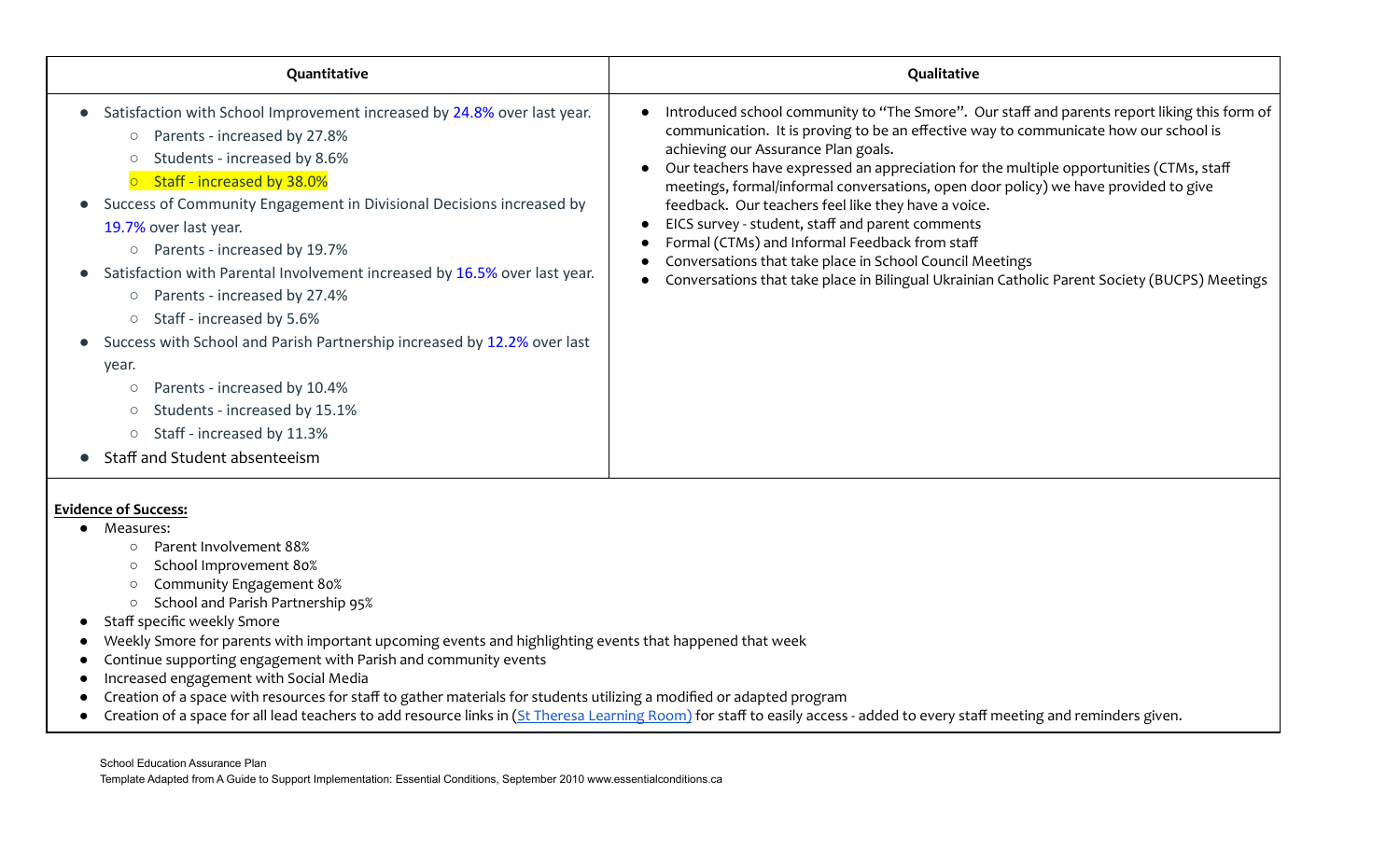#### **Opportunities for Improvement:**

- Overall percentage of staff who felt they had the materials and equipment to do their job rated at 59.52% (11% drop). Through conversation, staff shared it was related to lack of student interventions (reading groups or pullouts) and lack of Educational Support for students.
- Promoting the resource folder for modified and adapted resources
- Support staff request for PD and collaboration time by reconfiguring the set up of staff meeting agenda to have information and discussion or action items allowing for time then.
- Initiate a student ambassador group to provide frequent feedback to staff
- Provide opportunities for staff to be a part of the decision making process for students' support, budget, etc to help build their understanding and engagement in the process.

### **2022-2023 School Assurance Plan**

| <b>Strategic PRIORITY: Faith Integration</b>                                  |                                                                                                                                                                                                                                                                                                                                                                                                                                       |  |
|-------------------------------------------------------------------------------|---------------------------------------------------------------------------------------------------------------------------------------------------------------------------------------------------------------------------------------------------------------------------------------------------------------------------------------------------------------------------------------------------------------------------------------|--|
| <b>Division Goal:</b>                                                         | <b>Division Outcome(s):</b><br>• Students and Staff engage in living a sacramental life to deepen their faith journey                                                                                                                                                                                                                                                                                                                 |  |
| Our students, staff and EICS community<br>will be provided a faith integrated | Students are provided relevant religious education and faith integration in all curricula                                                                                                                                                                                                                                                                                                                                             |  |
| environment through worship, witness                                          | <b>Targeted Success Measures:</b>                                                                                                                                                                                                                                                                                                                                                                                                     |  |
| and service.                                                                  | Elk Island Catholic Schools measures:<br>School Faith Environment<br><b>Staff Faith Formation</b><br>$\circ$<br><b>Student Faith Formation</b><br>$\circ$<br>Community Engagement<br>$\circ$<br><b>EICS Education Assurance Survey</b><br>Active School Engagement Meetings<br>Student Ambassador Feedback<br>$\circ$<br>Feedback from CTM/PD meetings<br>Alberta Education measures:<br>Students model active citizenship<br>$\circ$ |  |
| 2022-2023 School Strategies and Corresponding Actions:                        |                                                                                                                                                                                                                                                                                                                                                                                                                                       |  |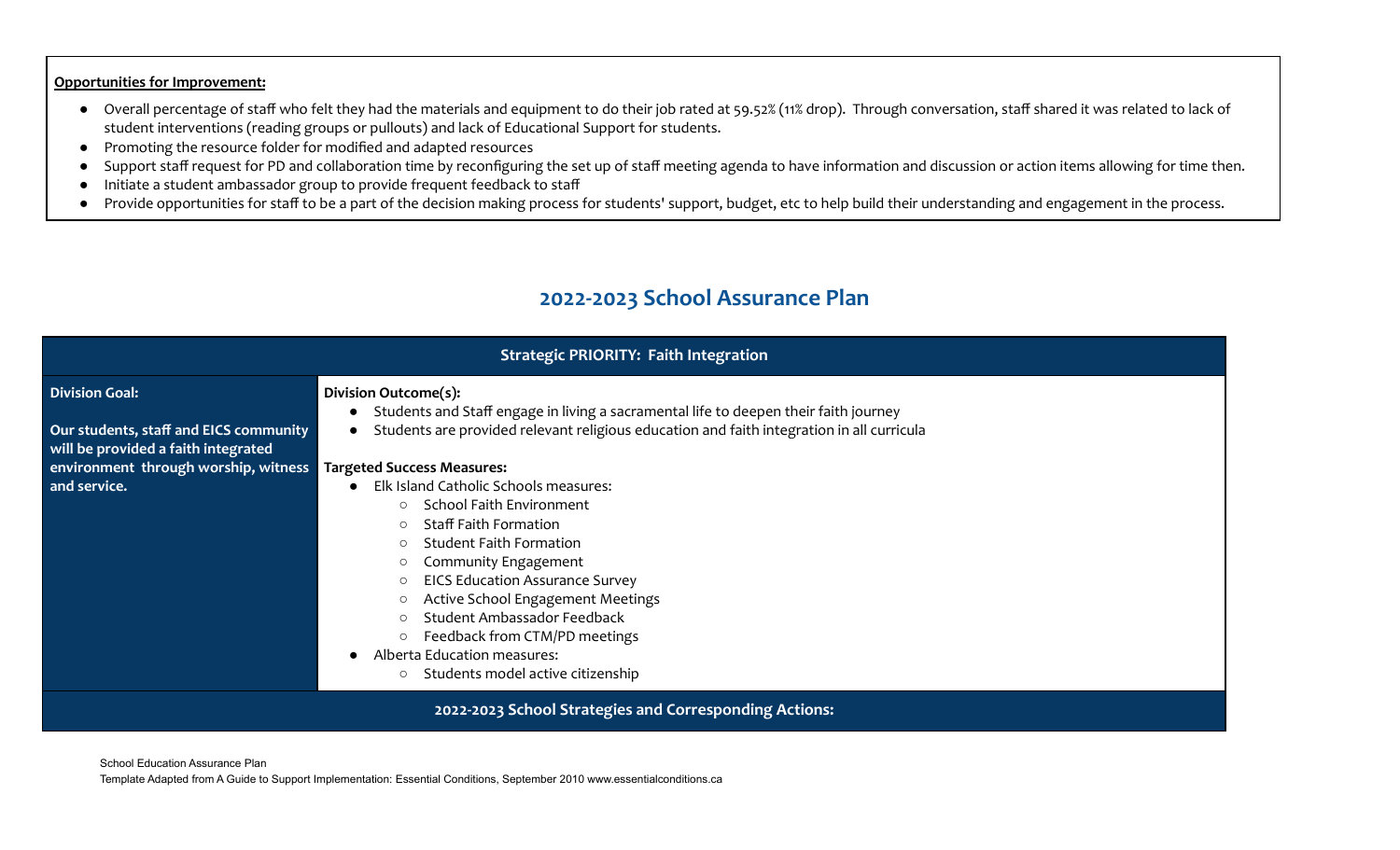| <b>Implementation Plan:</b>                                                                                                                                                                                                                                                   | <b>School Strategies:</b><br>"What are the school strategies that will help us in achieving the division outcome and<br>the objective of the goal?"<br>"When will this take place? (include in TIme)                                                                                                                                                                                                                                                                                                                                                                                                                                                                                                                                                                                                                                                                  | <b>Milestones</b><br>"What is the success criteria?"<br>How will you know that the school strategies<br>and actions you have chosen are implemented<br>at a high level?<br>What will you accept as evidence that the school<br>strategies and actions you have chosen are<br>having an impact?<br>What additional support is needed if you are not<br>achieving success? |
|-------------------------------------------------------------------------------------------------------------------------------------------------------------------------------------------------------------------------------------------------------------------------------|-----------------------------------------------------------------------------------------------------------------------------------------------------------------------------------------------------------------------------------------------------------------------------------------------------------------------------------------------------------------------------------------------------------------------------------------------------------------------------------------------------------------------------------------------------------------------------------------------------------------------------------------------------------------------------------------------------------------------------------------------------------------------------------------------------------------------------------------------------------------------|--------------------------------------------------------------------------------------------------------------------------------------------------------------------------------------------------------------------------------------------------------------------------------------------------------------------------------------------------------------------------|
| <b>School Strategy(ies):</b><br>To achieve the Shared Vision<br>Examine the present situation in the<br>area of focus:<br>• What are we doing well and what is the<br>evidence?<br>• What are we not doing so well, and<br>what is the evidence?<br>• What might be possible? | Students and staff participate in daily prayer, liturgies, assemblies, witness to Gospel<br>teachings, and exploring their faith during daily interactions.<br><b>New:</b> Continue with Fundraising and Charity Opportunities - with a new focus on<br>supporting Lurana Shelter - Form committee to develop school-wide plan to support<br><b>Lurana Shelter</b><br>New: Promote the Growing in Faith Growing in Christ curriculum and connections to<br>home, school and parish<br>Supporting staff with integrating approved resources in their Religion classes<br>(Growing in Faith, Growing in Christ)<br>Consultant support to enhance knowledge of approved resources<br>$\bullet$<br>New: Implement Regular Staff Prayer<br>Regularly scheduled prayer in school chapel<br>Birch Bay Staff Retreat to encourage staff community and connection<br>$\bullet$ |                                                                                                                                                                                                                                                                                                                                                                          |
| <b>Research and Evidence</b><br>What data, including research, evidence,<br>lesson learned, is being used to inform<br>your plan?                                                                                                                                             | Catholic School Review recommendation<br>$\bullet$<br>Survey Results from Assurance Plan<br>Staff feedback through CTMs<br>Five Marks of an Excellent Catholic Teacher                                                                                                                                                                                                                                                                                                                                                                                                                                                                                                                                                                                                                                                                                                |                                                                                                                                                                                                                                                                                                                                                                          |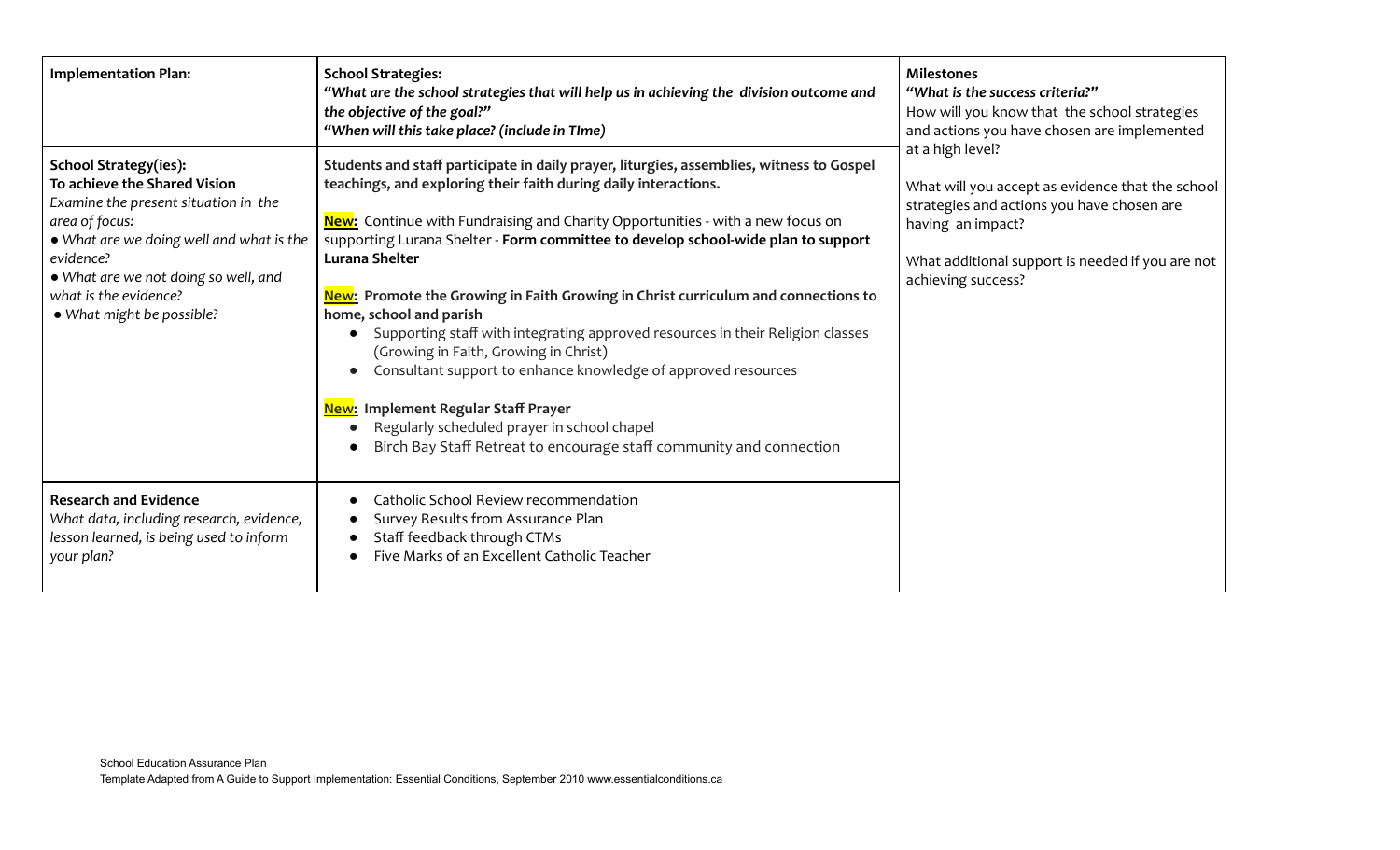| <b>Resources</b><br>What resources will be needed to<br>support? (e.g., staff, supplies, etc)                                       | Growing in Faith, Growing in Christ<br><b>Fully Alive</b><br>Priest Visits (Formal & informal)<br>School Chaplain<br>Health & Wellness Champion<br>Reintroducing use of Chapel Space<br>District Faith and Wellness Consultant<br><b>FMNI Lead</b><br><b>Catholic Social Services</b><br><b>Linking Generations</b>                                                           |
|-------------------------------------------------------------------------------------------------------------------------------------|-------------------------------------------------------------------------------------------------------------------------------------------------------------------------------------------------------------------------------------------------------------------------------------------------------------------------------------------------------------------------------|
| <b>Professional Growth</b><br>What professional learning supports are<br>needed?                                                    | Faith Days and assemblies to promote themes<br>Partnerships with non-profit organizations to create an understanding of needs<br>in our community<br>ATA workshops<br><b>Birch Bay Retreat</b>                                                                                                                                                                                |
| <b>Time</b><br>What is the timeframe needed to<br>support the implementation of the<br>school strategies?<br>Link to School PD Plan | Students and staff participate in daily prayer, liturgies, assemblies, witness to Gospel<br>teachings, and exploring their faith during daily interactions.<br>• Year round<br>Promote the Growing in Faith Growing in Christ/Fully Alive curriculum and<br>connections to home, school and parish.<br>During Professional Development Days or Collaboration time through CTM |
| <b>Community Engagement</b><br>What strategies are in place to share with<br>stakeholders?                                          | Smore Newsletter emailed weekly (Staff and Parent one)<br>Parish Visits<br><b>OLPH Parish</b><br>St. Sophia<br>Continue to extend invitation to parents/families to attend and participate in<br>faith related activities<br>Continue with presentations/activities with Indigenous leaders/elders<br>Continue to have students/classes lead religious celebrations/prayer    |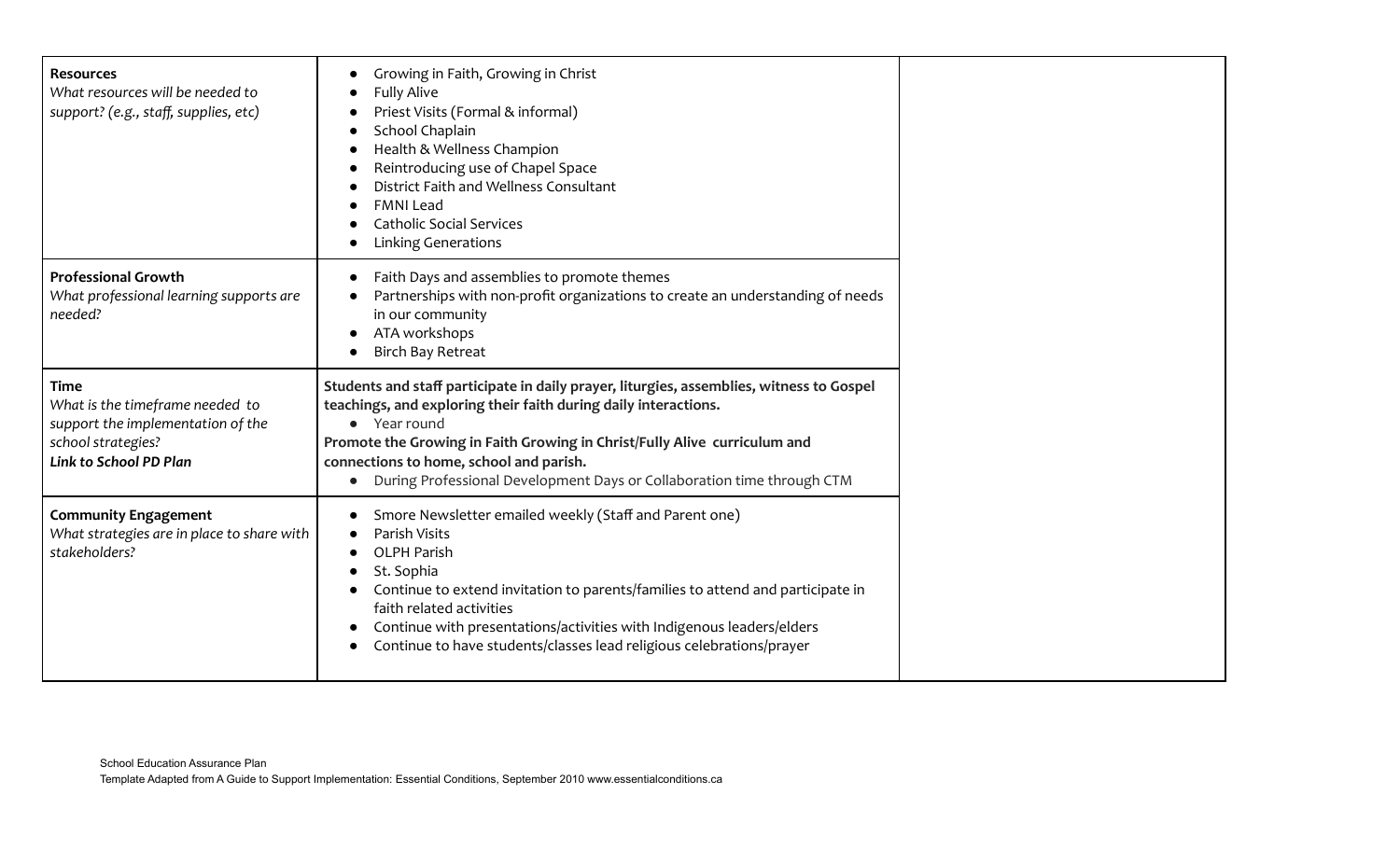| <b>Strategic PRIORITY: Learners and Learning</b>                                                                                                                                                                        |                                                                                                                                                                                                                                                                                                                                                                                                                                                                                                                                                                                                                                                                                                                                                                                                                                       |                                                                                                                                                                                                                   |  |
|-------------------------------------------------------------------------------------------------------------------------------------------------------------------------------------------------------------------------|---------------------------------------------------------------------------------------------------------------------------------------------------------------------------------------------------------------------------------------------------------------------------------------------------------------------------------------------------------------------------------------------------------------------------------------------------------------------------------------------------------------------------------------------------------------------------------------------------------------------------------------------------------------------------------------------------------------------------------------------------------------------------------------------------------------------------------------|-------------------------------------------------------------------------------------------------------------------------------------------------------------------------------------------------------------------|--|
| <b>Division Goal:</b><br>Our students and staff will develop to<br>their fullest potential through multiple<br>pathways.                                                                                                | Division Outcome(s):<br>Students achieve acceptable and excellence in literacy and math/numeracy<br>Implement Curriculum through data-informed, responsive instruction and quality assessment.<br><b>Targeted Success Measures:</b><br>Elk Island Catholic Schools measures:<br><b>EICS Education Assurance Plan</b><br>$\circ$<br><b>EICS literacy Assessments</b><br>$\circ$<br><b>BAS Assessment</b><br>STAR Reading Assessment<br><b>EICS Math Assessments</b><br>$\circ$<br>■ MIPI assessment<br>Alberta Education measures:<br><b>Provincial Achievement Test Results</b><br>$\circ$<br><b>Student Learning Engagement</b><br>$\circ$<br><b>Education Quality</b><br>$\circ$<br>Access to Supports and Services<br>$\circ$<br>First Nations, Metis and Inuit Student Success<br>$\circ$<br>English Language Learners<br>$\circ$ |                                                                                                                                                                                                                   |  |
|                                                                                                                                                                                                                         | 2022-2023 School Strategies and Corresponding Actions:                                                                                                                                                                                                                                                                                                                                                                                                                                                                                                                                                                                                                                                                                                                                                                                |                                                                                                                                                                                                                   |  |
| <b>Implementation Plan:</b>                                                                                                                                                                                             | <b>School Strategies:</b><br>"What are the school strategies that will help us in achieving the division outcome and<br>the objective of the goal?"<br>"When will this take place? (include in TIme)                                                                                                                                                                                                                                                                                                                                                                                                                                                                                                                                                                                                                                  | <b>Milestones</b><br>"What is the success criteria?"<br>How will you know that the school strategies<br>and actions you have chosen are implemented                                                               |  |
| <b>School Strategy(ies):</b><br>To achieve the Shared Vision<br>Examine the present situation in the<br>area of focus:<br>• What are we doing well and what is the<br>evidence?<br>• What are we not doing so well, and | New: Continued staff development and refinement of teacher selected strategies<br>driven by our data and 2021-2022 CRM focus.<br>Continue to work on teacher selected strategies as decided on from the data in<br>our 2021-2022 CRMs<br>CRM time dedicated to:<br>○ <b>New</b> - staff collaboration (whole grade or subject specific)                                                                                                                                                                                                                                                                                                                                                                                                                                                                                               | at a high level?<br>What will you accept as evidence that the school<br>strategies and actions you have chosen are<br>having an impact?<br>What additional support is needed if you are not<br>achieving success? |  |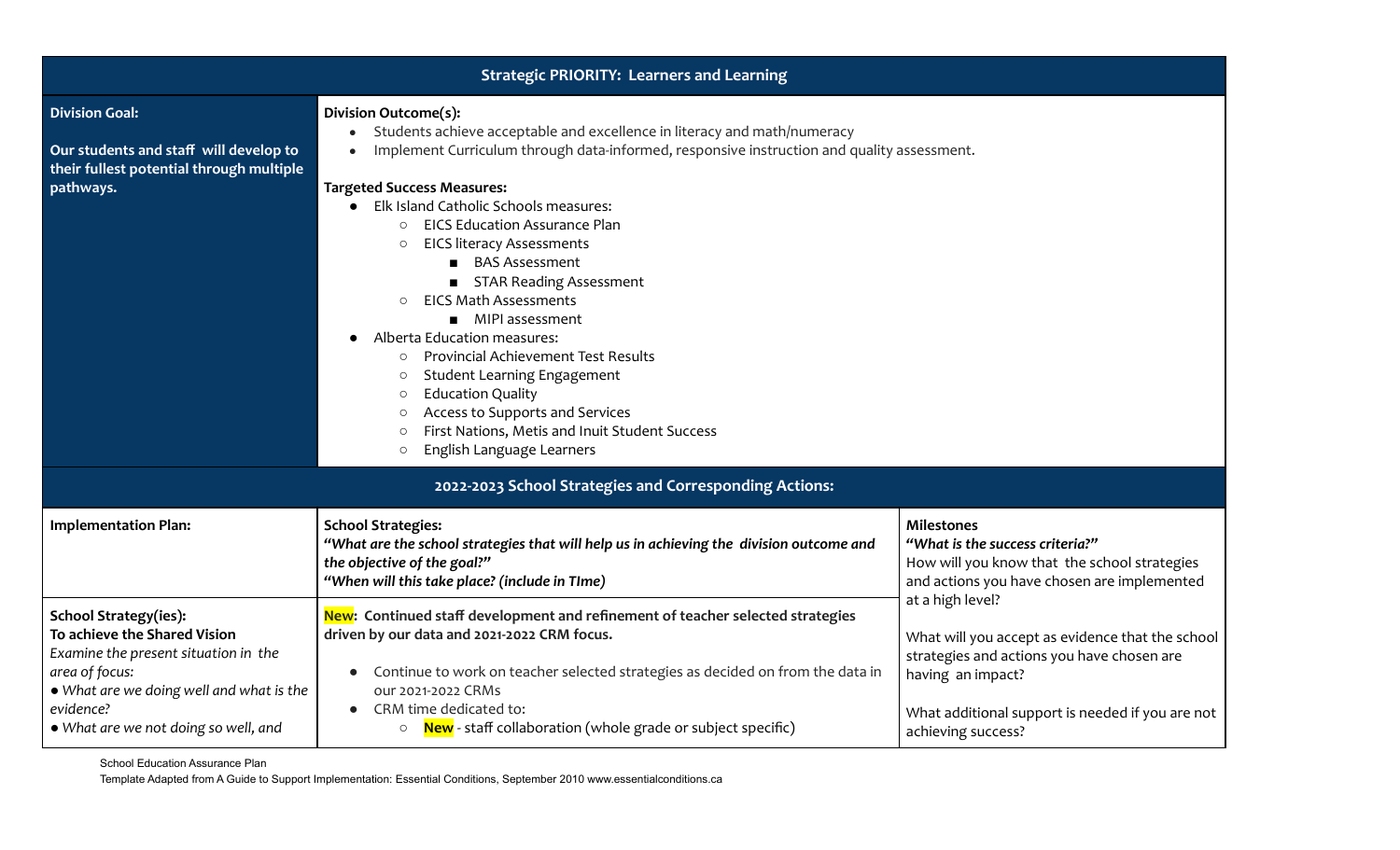| what is the evidence?     | student focused conversations                                                                       |  |
|---------------------------|-----------------------------------------------------------------------------------------------------|--|
| • What might be possible? | <b>New</b> - Pathways specific CRM consistently scheduled<br>$\circ$                                |  |
|                           | Adjust frequency and duration of CRMs                                                               |  |
|                           | New: Support Indigenous Leads with development of School Wide Indigenous<br><b>Activities Plan.</b> |  |
|                           | Build capacity with two teachers sharing the Indigenous Lead position.                              |  |
|                           | Support Indigenous Leads in the development of a sustainable, engaging School                       |  |
|                           | Wide Indigenous Activities Plan                                                                     |  |
|                           | New: Continue with Admin. classroom visits (walk-throughs) with a feedback                          |  |
|                           | component - shift from focus on building relationships to encouraging growth in                     |  |
|                           | teaching practises.                                                                                 |  |
|                           | New: Provide professional development/guidance around report card expectations.                     |  |
|                           | Growth of a Learner Comment guidelines                                                              |  |
|                           | Report Card implications for English Language Learners and students with ISPs                       |  |
|                           | When to use icodes                                                                                  |  |
|                           | New: Provide Professional Learning opportunities in the application of the                          |  |
|                           | competencies to support all courses at all grade levels.                                            |  |
|                           | • Pedagogy and Supports (EAs, Competencies, Assessment) - This is a long term                       |  |
|                           | goal with support from our Assessment leads, curriculum leads and admin team                        |  |
|                           | • Scheduled time for Pathways Teacher, Inclusive Teachers, EAs and CRC to meet                      |  |
|                           | to discuss reporting, programming, and assessment                                                   |  |
|                           | Providing opportunities to have staff collaborate through CTM structure                             |  |
|                           | Provide time with consultants to continue working on teacher selected                               |  |
|                           | strategies                                                                                          |  |
|                           | • Streamline Staff Meeting Agenda Items in order to offer Professional                              |  |
|                           | Development and Collaboration time                                                                  |  |
|                           | Work with consultants to develop solid pedagogy - focused, purposeful teaching                      |  |
|                           | that addresses the competencies and allows for differentiated instruction so                        |  |
|                           | that there is less of a need for Educational Assistants in classrooms.                              |  |
|                           | New: Relaunch of the Performing Arts Program.                                                       |  |
|                           | • Admin. Team support with the promotion of the program. (Social Media                              |  |
|                           |                                                                                                     |  |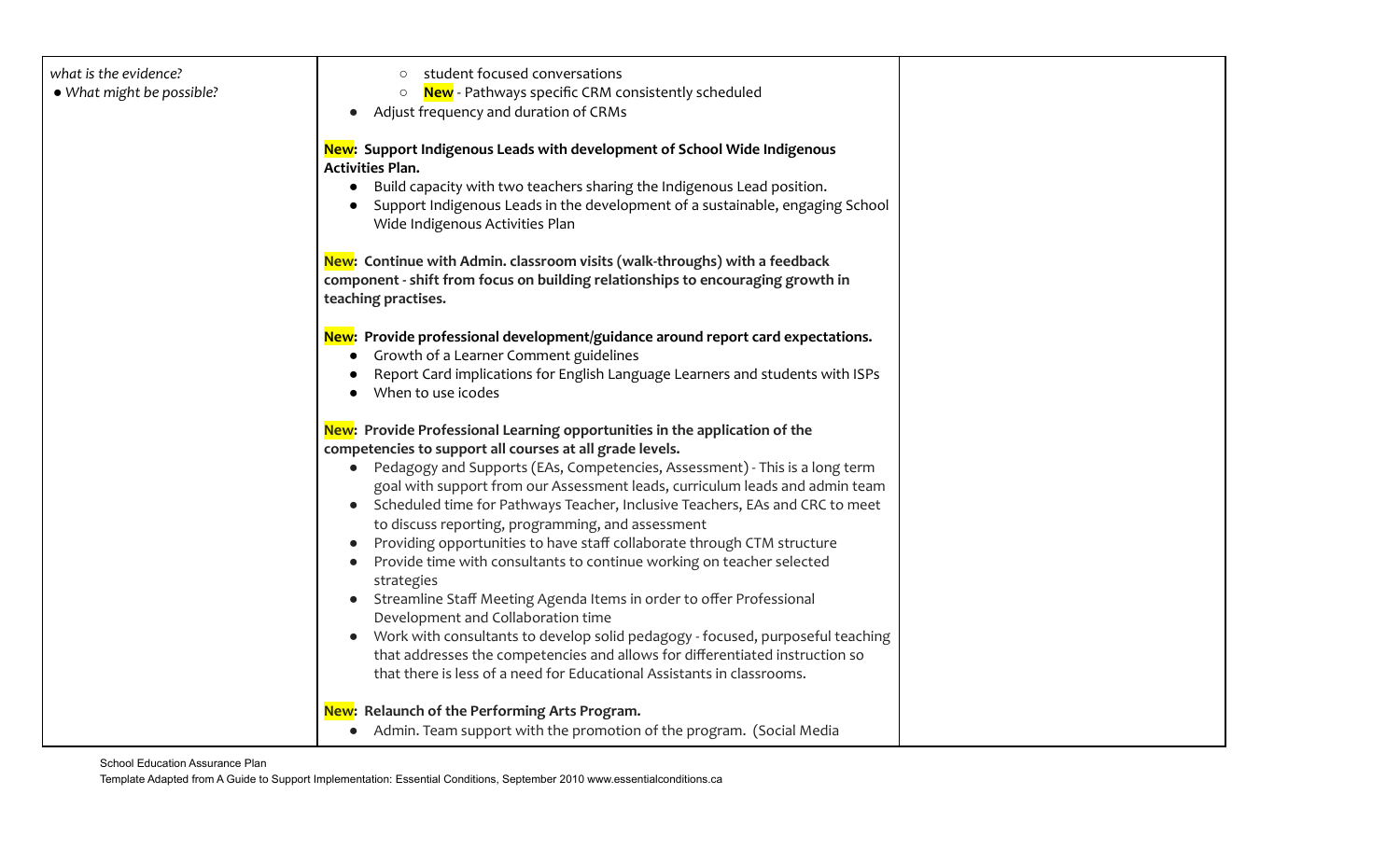|                                                                                                                                   | campaign, emailing information to parents, creation of promotional videos, St.<br>Theresa Road Show)<br>** Some of these strategies will also address Systemic Wellness                                                                                                                                                                                                                                                                                                                                                                                                                                                                                                                                                                                                |  |
|-----------------------------------------------------------------------------------------------------------------------------------|------------------------------------------------------------------------------------------------------------------------------------------------------------------------------------------------------------------------------------------------------------------------------------------------------------------------------------------------------------------------------------------------------------------------------------------------------------------------------------------------------------------------------------------------------------------------------------------------------------------------------------------------------------------------------------------------------------------------------------------------------------------------|--|
| <b>Research and Evidence</b><br>What data, including research, evidence,<br>lesson learned, is being used to inform<br>your plan? | STAR reading assessment<br><b>BAS reading Assessment</b><br>MIPI results<br>CAT.4 results<br>Anecdotal records<br>Teacher observations<br>ELL benchmarking<br><b>CTM</b> conversations<br>Overall percentage of staff satisfied with professional development<br>opportunities rated at 73%<br>Overall percentage of staff and parents who view positively the progress from<br>student interventions - staff belief all students are supported rating dropped<br>from 70% to 67%<br>Overall percentage of staff who felt they had the materials and equipment to do<br>their job rated at 59.52%. Through conversation, staff shared it was related to<br>lack of student interventions (reading groups or pullouts) and lack of<br>Educational Support for students. |  |
| <b>Resources</b><br>What resources will be needed to<br>support? (e.g., staff, supplies, etc)                                     | <b>BAS kits</b><br><b>STAR resources</b><br>Literacy Continuum, Numeracy Continuum and Pyramid of Intervention<br>Staff leads in areas of ELL, CRC, FWW, Indigenous Lead<br>$\bullet$<br>Resources based on previous focuses (Open Middles, splats, etc)<br>$\bullet$<br>SLS support for teacher development<br>$\bullet$<br><b>Competency Resources</b><br>Elders or Indigenous Leaders                                                                                                                                                                                                                                                                                                                                                                               |  |
| <b>Professional Growth</b><br>What professional learning supports are<br>needed?                                                  | Align school PD plan to provide time for professional development in both PD<br>$\bullet$<br>days, CRM meetings, and staff meetings<br>Create PD Committee to align PD Plan with Staff Assurance Development Plans                                                                                                                                                                                                                                                                                                                                                                                                                                                                                                                                                     |  |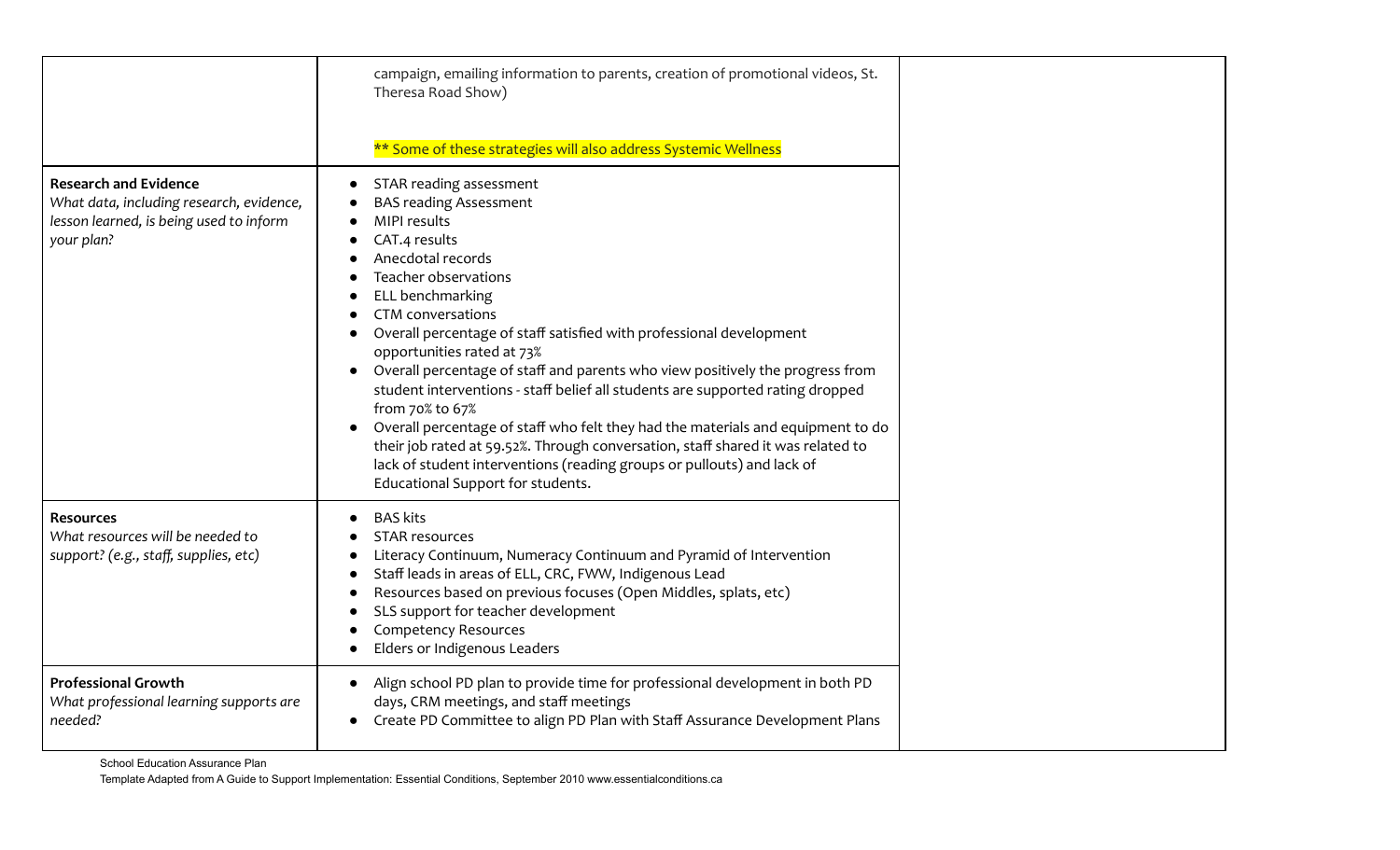|                                                                                                                              | and Assurance Goals<br>Utilize divisional personnel and consultants on an ongoing basis                                                                                                                                                                                                                                                                                                                                             |
|------------------------------------------------------------------------------------------------------------------------------|-------------------------------------------------------------------------------------------------------------------------------------------------------------------------------------------------------------------------------------------------------------------------------------------------------------------------------------------------------------------------------------------------------------------------------------|
| Time<br>What is the timeframe needed to<br>support the implementation of the<br>school strategies?<br>Link to School PD Plan | Continued staff development and refinement of teacher selected strategies driven by<br>our data and 2021-2022 CRM focus.<br>Throughout the year - reestablish goals and review strategies in CRM and PD<br>time<br>Provide Professional Learning opportunities in the application of competencies to<br>support all courses at all grade levels.<br>Throughout the year - establish time in PD days, Staff Meetings and/or CRM time |
| <b>Community Engagement</b><br>What strategies are in place to share with<br>stakeholders?                                   | Accessing EICS consultants<br>Successes and Celebrations shared with parents and school community through<br>weekly Smore.<br>Competency information shared to parents through weekly Smore<br>Evidence of Learning - competencies and pedagogy should be apparent                                                                                                                                                                  |

| <b>Strategic PRIORITY: Systemic Wellness</b>                                                                                                   |                                                                                                                                                                                                                                                                                                                                                                                                                                                                                                                                                                                              |  |  |
|------------------------------------------------------------------------------------------------------------------------------------------------|----------------------------------------------------------------------------------------------------------------------------------------------------------------------------------------------------------------------------------------------------------------------------------------------------------------------------------------------------------------------------------------------------------------------------------------------------------------------------------------------------------------------------------------------------------------------------------------------|--|--|
| <b>Division Goal:</b><br>Staff and student well-being, in<br>mind, body and spirit, will be<br>supported through programming<br>and education. | Division Outcome(s):<br>Provide proactive, responsive and accessible supports for mental health and well-being of our students, staff and families<br><b>Targeted Success Measures:</b><br>Elk Island Catholic Schools measures:<br><b>EICS Education Assurance Survey</b><br>$\circ$<br>Employee Engagement<br>○ Staff and Health Wellness<br><b>Student Health and Wellness</b><br>$\circ$<br>Student Ambassador Feedback<br>$\circ$<br>Alberta Education measures:<br>Welcome, Caring, Respectful and Safe Learning Environments<br>$\circ$<br>Access to Supports and Services<br>$\circ$ |  |  |
| 2022-2023 School Strategies and Corresponding Actions:                                                                                         |                                                                                                                                                                                                                                                                                                                                                                                                                                                                                                                                                                                              |  |  |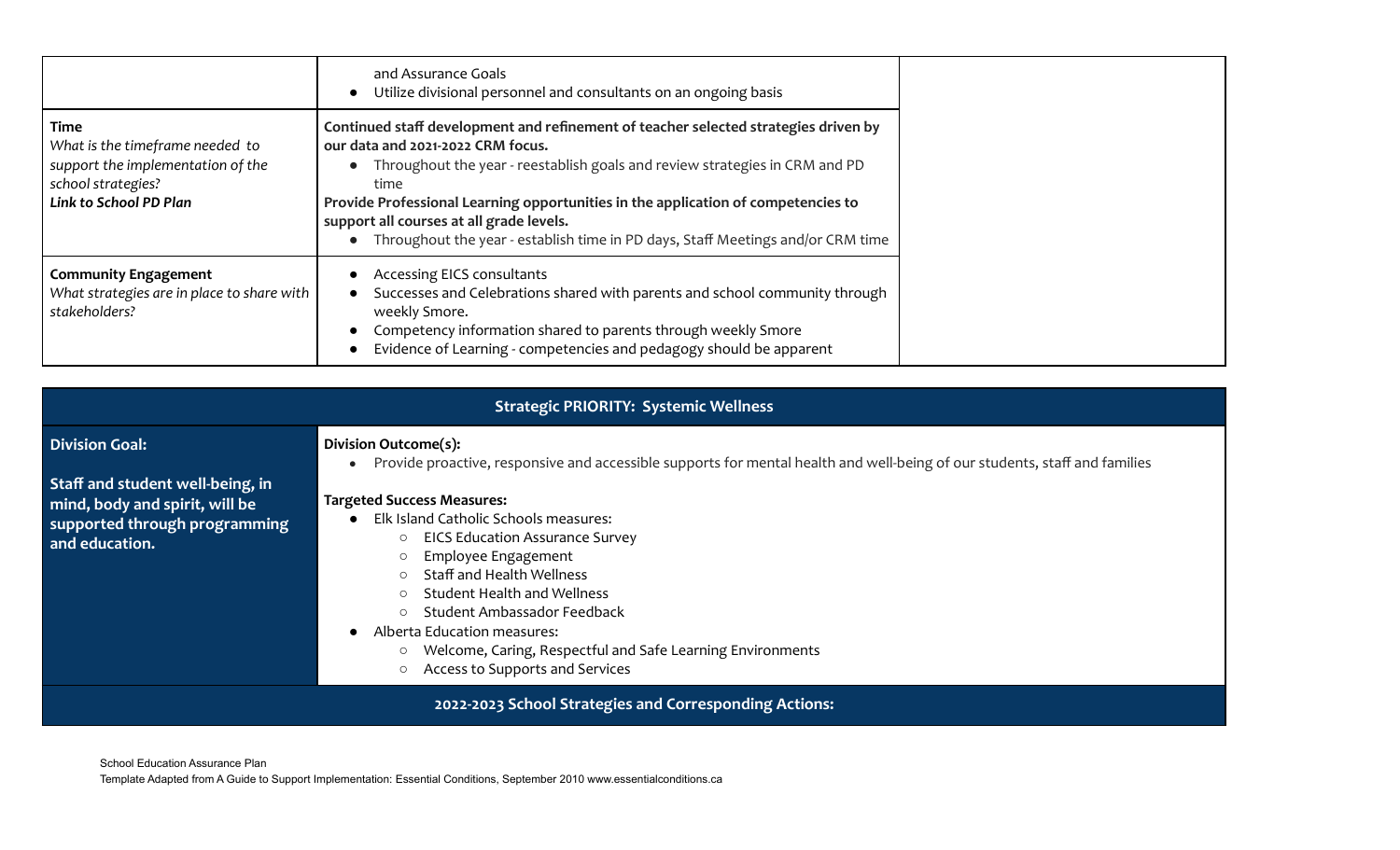| <b>Implementation Plan:</b>                                                                                                                                                                                                                                                   | <b>School Strategies:</b><br>"What are the school strategies that will help us in achieving the division outcome and<br>the objective of the goal?"<br>"When will this take place? (include in TIme)                                                                                                                                                                                                                                                                                                                                                                                                                                                                                                                                                                                                                                                                                                                                                                                                                                                                                                  | <b>Milestones</b><br>"What is the success criteria?"<br>How will you know that the school strategies<br>and actions you have chosen are implemented                                                               |
|-------------------------------------------------------------------------------------------------------------------------------------------------------------------------------------------------------------------------------------------------------------------------------|-------------------------------------------------------------------------------------------------------------------------------------------------------------------------------------------------------------------------------------------------------------------------------------------------------------------------------------------------------------------------------------------------------------------------------------------------------------------------------------------------------------------------------------------------------------------------------------------------------------------------------------------------------------------------------------------------------------------------------------------------------------------------------------------------------------------------------------------------------------------------------------------------------------------------------------------------------------------------------------------------------------------------------------------------------------------------------------------------------|-------------------------------------------------------------------------------------------------------------------------------------------------------------------------------------------------------------------|
| <b>School Strategy(ies):</b><br>To achieve the Shared Vision<br>Examine the present situation in the<br>area of focus:<br>. What are we doing well and what is the<br>evidence?<br>. What are we not doing so well, and<br>what is the evidence?<br>• What might be possible? | Provide responsive professional development to promote staff mental health<br>connection and well-being.<br>New - Structuring School-based PD days to address professional development<br>across a multitude of areas, a faith component, and a time for teacher-directed<br>work time (to work on ISPs/RSPs, report card, benchmarks, group planning,<br>collaboration)<br>New - Being cognisant of initiative fatigue and teacher wellness when<br>introducing a new initiative<br>New - Staff retreat to Birch Bay with focus on connection<br>Continue with Admin. classroom visits (walk-throughs) to maintain relationships<br>$\bullet$<br>Provide opportunities and programming to support mental health and well-being of<br>students<br>Continue to utilize the MHCB to do classroom visits and lunch groups focused on<br>mental health through all grades.<br>New - Provide opportunities for the FWW and MHCB to collaborate on focuses<br>and goals for the year.<br>New: Implement a more formalized procedure for building class lists that will result in<br>more equitable classes. | at a high level?<br>What will you accept as evidence that the school<br>strategies and actions you have chosen are<br>having an impact?<br>What additional support is needed if you are not<br>achieving success? |
| <b>Research and Evidence</b><br>What data, including research, evidence,<br>lesson learned, is being used to inform<br>your plan?                                                                                                                                             | Staff engagement and attendance will increase (Staff wellness rated at 87%)<br>$\bullet$<br>Employee Engagement overall rated at 85% - our lowest score in the wellness<br>category.<br>Student mental health rated at 78%<br>Survey results will continue to increase<br>$\bullet$                                                                                                                                                                                                                                                                                                                                                                                                                                                                                                                                                                                                                                                                                                                                                                                                                   |                                                                                                                                                                                                                   |
| <b>Resources</b><br>What resources will be needed to<br>support? (e.g., staff, supplies, etc)                                                                                                                                                                                 | Division leaders in faith and wellness<br>$\bullet$<br>FWW and MHCB - time structured in for collaboration of focus for school<br>Professional learning opportunities (at school and outside of school)<br>$\bullet$                                                                                                                                                                                                                                                                                                                                                                                                                                                                                                                                                                                                                                                                                                                                                                                                                                                                                  |                                                                                                                                                                                                                   |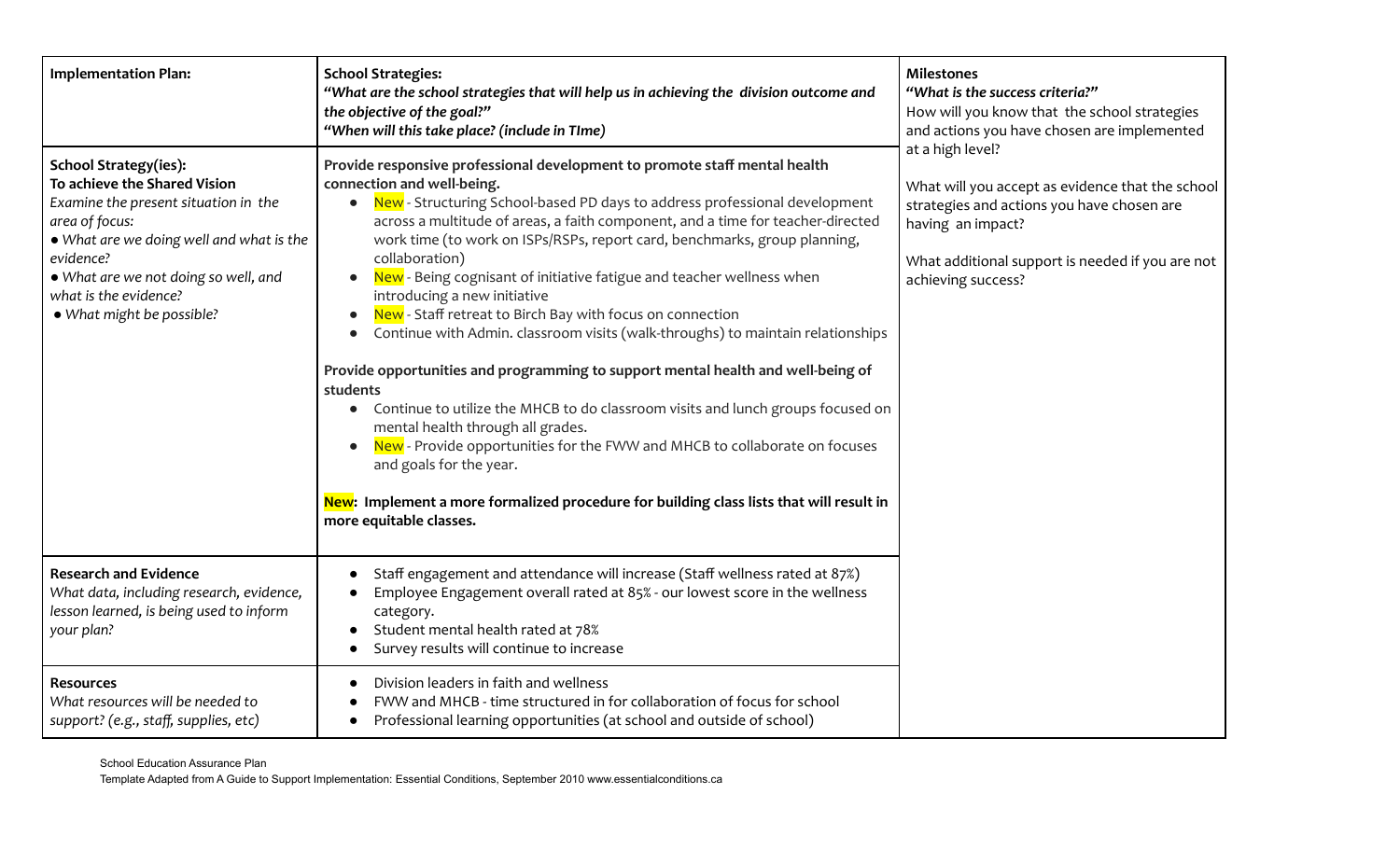|                                                                                                                                     | School Health Champion<br>In school expertise (Assessment Committee and Curriculum leaders)                                                                                                                                                                                                                                                                  |
|-------------------------------------------------------------------------------------------------------------------------------------|--------------------------------------------------------------------------------------------------------------------------------------------------------------------------------------------------------------------------------------------------------------------------------------------------------------------------------------------------------------|
| <b>Professional Growth</b><br>What professional learning supports are<br>needed?                                                    | Professional Learning through ERLC<br>Professional Learning through in school experts<br>CRM team meetings<br>Professional Development Days<br>Staff Meeting time                                                                                                                                                                                            |
| <b>Time</b><br>What is the timeframe needed to<br>support the implementation of the<br>school strategies?<br>Link to School PD Plan | Provide responsive professional development to promote staff mental health<br>connection and well-being.<br>Throughout the year, in classes and during staff meetings, PD days, CRM<br>meetings<br>Provide opportunities and programming to support mental health and well-being of<br>students.<br>Throughout the year, in classes and through lunch clubs. |
| <b>Community Engagement</b><br>What strategies are in place to share with<br>stakeholders?                                          | Throughout surveys with staff, students and parents<br>Student Ambassador feedback and conversations<br><b>School Council</b><br>School Health Champion<br>Strathcona County Partnership                                                                                                                                                                     |

| <b>Strategic PRIORITY: Community Engagement</b>                                                             |                                                                                                                                                      |  |
|-------------------------------------------------------------------------------------------------------------|------------------------------------------------------------------------------------------------------------------------------------------------------|--|
| <b>Division Goal:</b>                                                                                       | Division Outcome(s):<br>Provide opportunities for all stakeholders (staff, students and parents) to have involvement and provide feedback to improve |  |
| EICS provides enhanced opportunities<br>to support student success through<br>communication, engagement and | educational experience<br><b>Targeted Success Measures:</b>                                                                                          |  |
| partnership.                                                                                                | Elk Island Catholic Schools measures:<br><b>EICS Education Assurance Survey</b><br>$\circ$<br><b>Student Ambassadors</b>                             |  |
| School Education Assurance Plan                                                                             | Alberta Education measures:                                                                                                                          |  |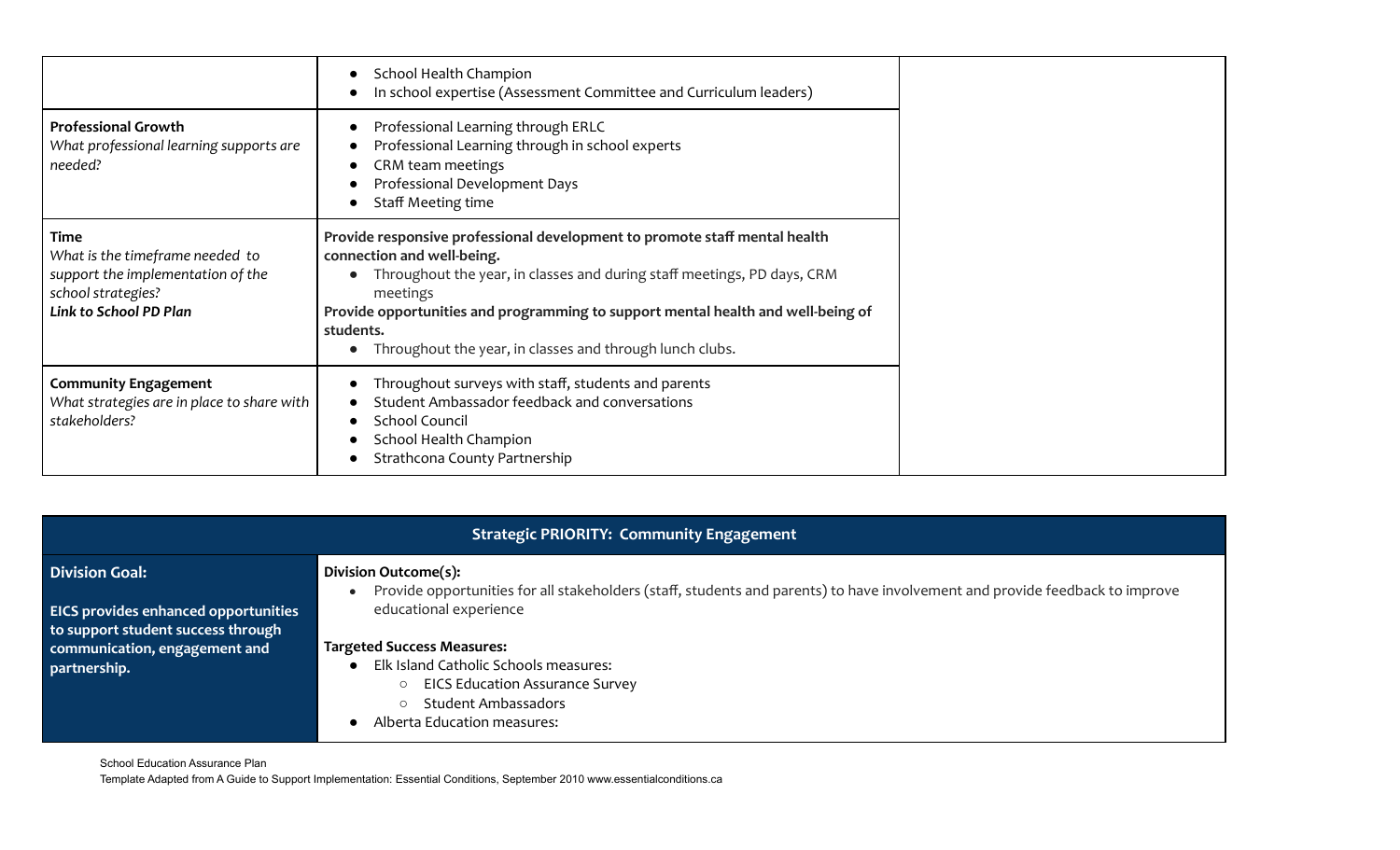|                                                                                                                                                                                                                                                                               | Satisfaction with Parental Involvement in decisions about their child's education<br>$\circ$                                                                                                                                                                                                                                                                                                                                                                                                                                                                                                                                                                                                                                                                                                                                                                                                                                                                                                                                                                                                                                                                                                    |                                                                                                                                                                                                                   |  |
|-------------------------------------------------------------------------------------------------------------------------------------------------------------------------------------------------------------------------------------------------------------------------------|-------------------------------------------------------------------------------------------------------------------------------------------------------------------------------------------------------------------------------------------------------------------------------------------------------------------------------------------------------------------------------------------------------------------------------------------------------------------------------------------------------------------------------------------------------------------------------------------------------------------------------------------------------------------------------------------------------------------------------------------------------------------------------------------------------------------------------------------------------------------------------------------------------------------------------------------------------------------------------------------------------------------------------------------------------------------------------------------------------------------------------------------------------------------------------------------------|-------------------------------------------------------------------------------------------------------------------------------------------------------------------------------------------------------------------|--|
| 2022-2023 School Strategies and Corresponding Actions:                                                                                                                                                                                                                        |                                                                                                                                                                                                                                                                                                                                                                                                                                                                                                                                                                                                                                                                                                                                                                                                                                                                                                                                                                                                                                                                                                                                                                                                 |                                                                                                                                                                                                                   |  |
| <b>Implementation Plan:</b>                                                                                                                                                                                                                                                   | <b>School Strategies:</b><br>"What are the school strategies that will help us in achieving the division outcome and<br>the objective of the goal?"<br>"When will this take place? (include in TIme)                                                                                                                                                                                                                                                                                                                                                                                                                                                                                                                                                                                                                                                                                                                                                                                                                                                                                                                                                                                            | <b>Milestones</b><br>"What is the success criteria?"<br>How will you know that the school strategies<br>and actions you have chosen are implemented                                                               |  |
| <b>School Strategy(ies):</b><br>To achieve the Shared Vision<br>Examine the present situation in the<br>area of focus:<br>. What are we doing well and what is the<br>evidence?<br>. What are we not doing so well, and<br>what is the evidence?<br>· What might be possible? | Continue with and enhance existing engagement and communication mediums with all<br>stakeholders and monitor effectiveness.<br>New - Transparent leadership - show staff a detailed breakdown of staff budget.<br>Provide opportunities for staff to be a part of the conversation on supports for<br>students (EA supports in the school, reading support, etc) and budgeting<br>decisions<br>New - More structured class list building process to build equitable classes<br>New - Reconfigure staff meetings to have information items, action items and<br>then time to collaborate or have professional development<br>New - Initiate a Student Ambassador or Representative group to gather<br>feedback from students<br>New - Ensure all activities or events are listed in the school calendar and Weekly<br>Smore<br>School Council and Bilingual Ukrainian Catholic Parent Society are given<br>continued opportunities to share feedback on decision at the school<br>New - Invite parents to in-person "Meet the Teacher" event at the school<br>New - Revisit School Assurance Plan at each staff meeting. Invite staff to<br>generate list of milestones accomplished each month. | at a high level?<br>What will you accept as evidence that the school<br>strategies and actions you have chosen are<br>having an impact?<br>What additional support is needed if you are not<br>achieving success? |  |
| <b>Research and Evidence</b><br>What data, including research, evidence,<br>lesson learned, is being used to inform<br>your plan?                                                                                                                                             | Overall percentage of staff who felt they had the materials and equipment to do<br>their job rated at 59.52%. Through conversation, staff shared it was related to<br>lack of student interventions (reading groups or pullouts) and lack of<br>Educational Support for students.<br>Conversations with staff during CRM meetings<br><b>Assurance Plan Survey</b>                                                                                                                                                                                                                                                                                                                                                                                                                                                                                                                                                                                                                                                                                                                                                                                                                               |                                                                                                                                                                                                                   |  |